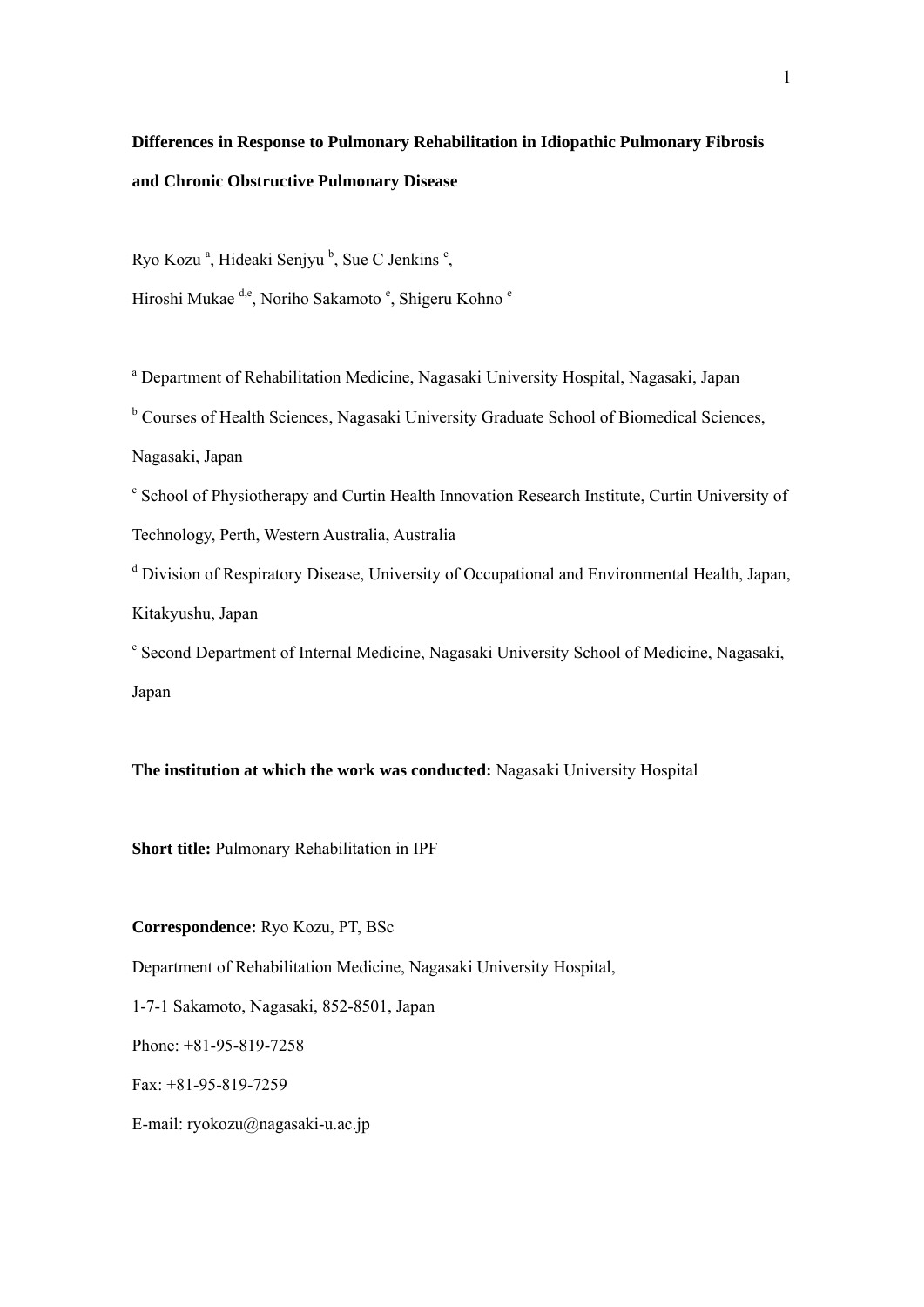**Key Words:** idiopathic pulmonary fibrosis; chronic obstructive pulmonary disease; pulmonary rehabilitation; exercise training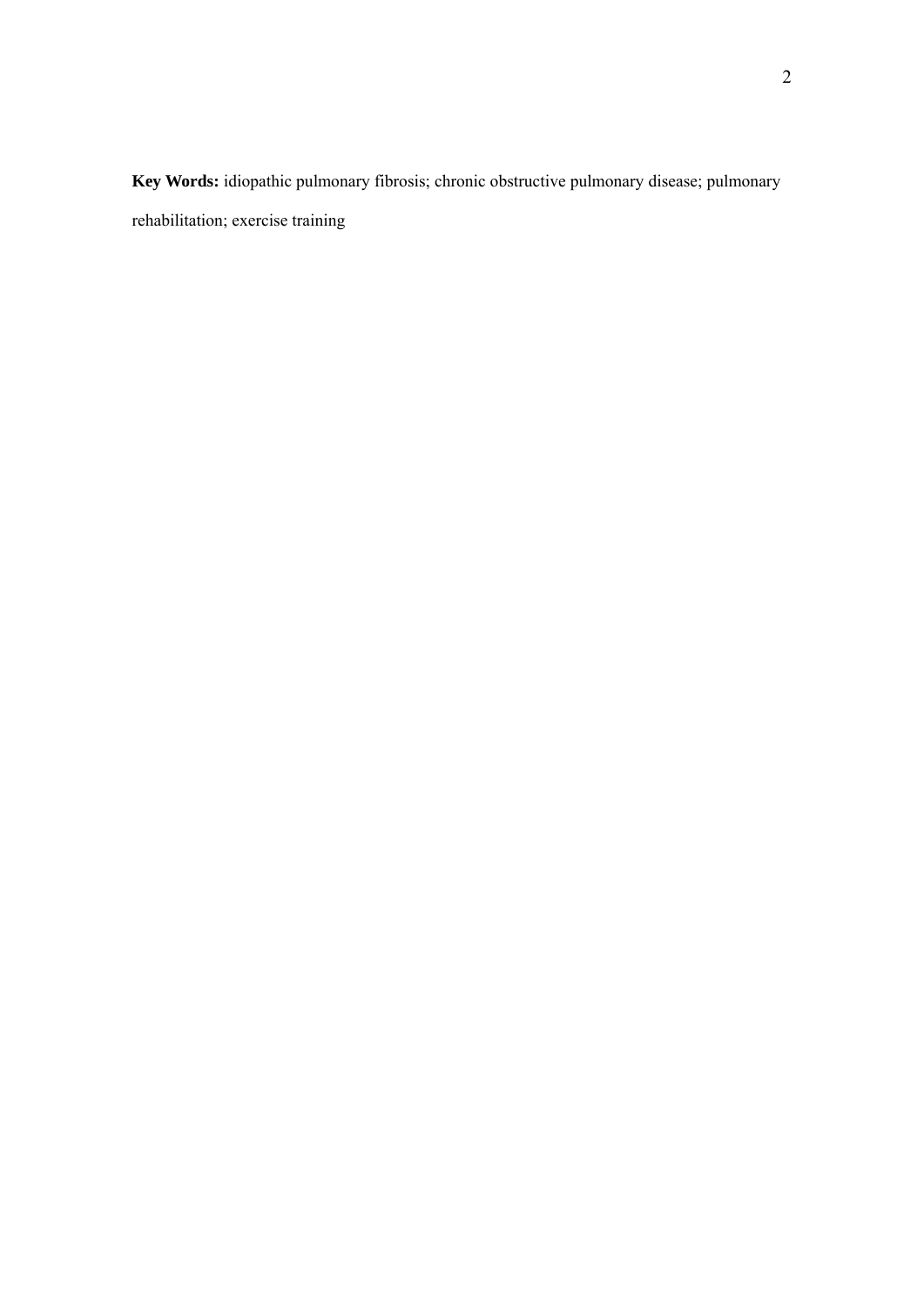#### **Abstract**

*Background:* The benefits of pulmonary rehabilitation in COPD are well recognized. However, whether individuals with idiopathic pulmonary fibrosis (IPF) benefit is less clear. *Objectives:* To evaluate the effects of pulmonary rehabilitation in subjects with IPF and compare their responses with a group of COPD subjects who underwent an identical program. *Methods:* Forty-five subjects with IPF and 45 age and Medical Research Council (MRC) grade-matched COPD subjects were recruited. Subjects completed an 8-week outpatient pulmonary rehabilitation program. Dyspnea, peripheral muscle force, exercise capacity (6-minute walk distance, 6MWD), activities of daily living (ADL), and health status (36-item short-form survey, SF-36) were assessed at baseline, immediately following and at 6 months following completion of the program.

*Results:* Adherence to the program was similar in both groups. Significant improvements in dyspnea, muscle force, exercise capacity and ADL occurred in both groups (all  $p<0.05$ ), however the magnitude of improvement in all outcomes was less in the IPF group (mean [95% CI] improvement in 6MWD, IPF 16.2m [7.4 to 25.1]; COPD 53.1m [45.2 to 61]). All domains of SF-36, with the exception of social function improved (all  $p<0.05$ ) in the COPD group; however there were no changes in SF-36 scores in the IPF group. The benefits were well maintained in the COPD group at 6 months, but, with the exception of the ADL score, the benefits were no longer present in the IPF group.

*Conclusions:* Pulmonary rehabilitation in IPF produces only modest short-term gains in dyspnea, exercise capacity and ADL, but does not improve health status.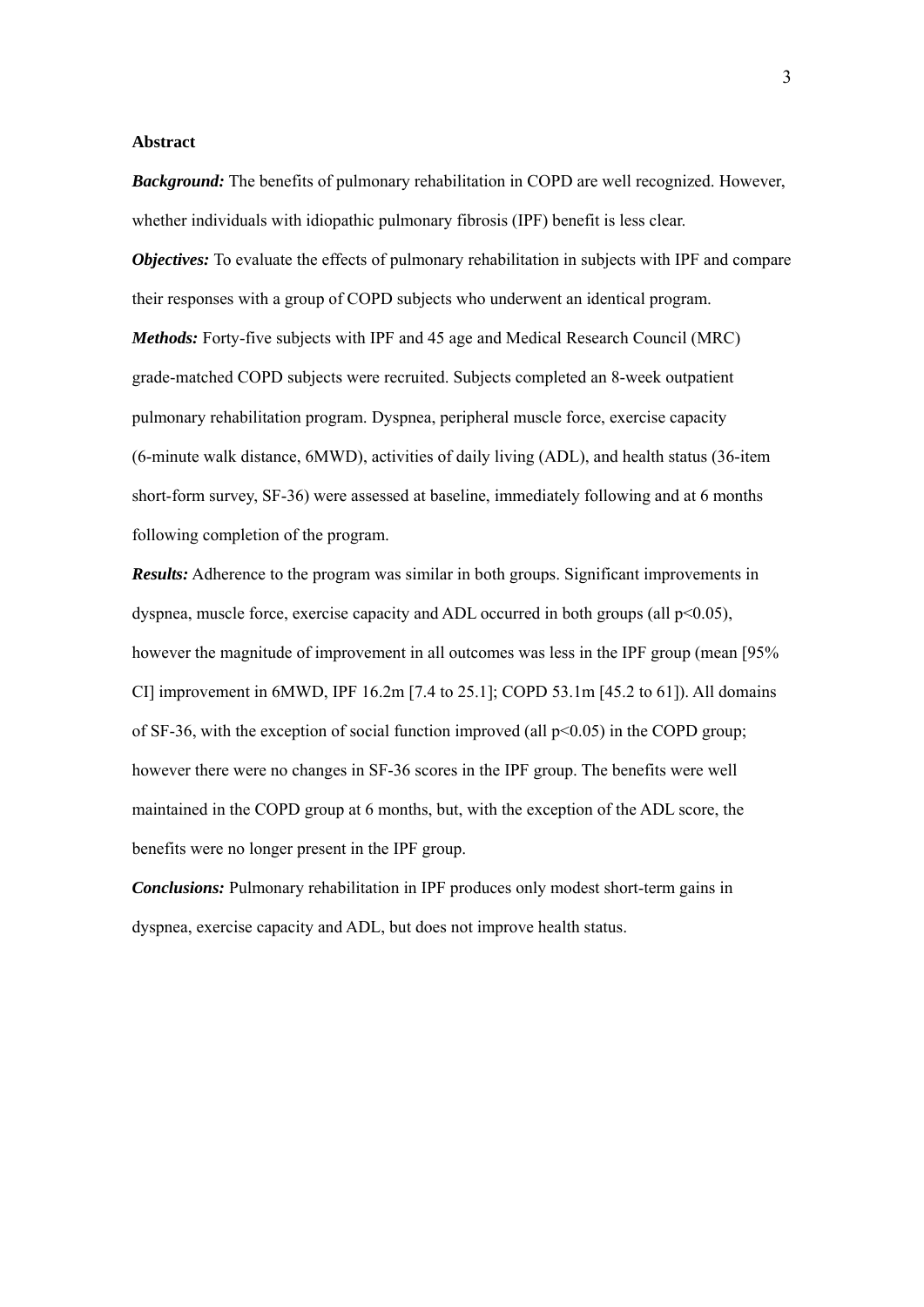#### **Introduction**

Idiopathic pulmonary fibrosis (IPF) is the most common and clinically important interstitial lung disease (ILD), and is a chronic progressive disorder with a poor prognosis [1] . Progressive dyspnea, frequently accompanied by a non-productive cough, is the hallmark symptom and causes exercise limitation. Exertional dyspnea and exercise limitation lead to difficulties in performing daily activities and are the major contributors to the impairments in health related quality of life (HRQoL) [2]. Treatment options are limited and conventional pharmacotherapy for IPF has not been shown convincingly to improve morbidity, physiological or radiological markers of disease severity, HRQoL, or survival [1].

The presence of exercise limitation and significant disability suggests that individuals with IPF are likely to be appropriate candidates for pulmonary rehabilitation [3]. Although the benefits of rehabilitation have been extensively reported in subjects with chronic obstructive pulmonary disease (COPD) [4], data to support rehabilitation in subjects with IPF are scant. Studies in subjects with non-COPD that have included IPF subjects, report improvements in dyspnea, exercise capacity and HRQoL following rehabilitation [5-9]. Recently, a study of a large subject cohort (n=113) with ILD reported similar findings [10]. One randomized controlled trial in subjects with IPF demonstrated benefit from pulmonary rehabilitation however the subjects had relatively mild disease [11]. To date, the effects of pulmonary rehabilitation in subjects with IPF and associated moderate to severe disability are unknown.

The guidelines for exercise training in subjects with chronic lung disease are largely based on studies in COPD cohorts [12] with the assumption that the recommendations are applicable to subjects with other lung diseases. The pathophysiology and exercise limitation in IPF differs from COPD [13]. In COPD, ventilatory limitation and skeletal muscle dysfunction are the predominant factors contributing to exercise limitation [14], whereas impaired pulmonary gas exchange [15, 16] and circulatory factors [17] may be the primary limitations to exercise in IPF. Exercise programs, especially high-intensity endurance training, improve muscle function, and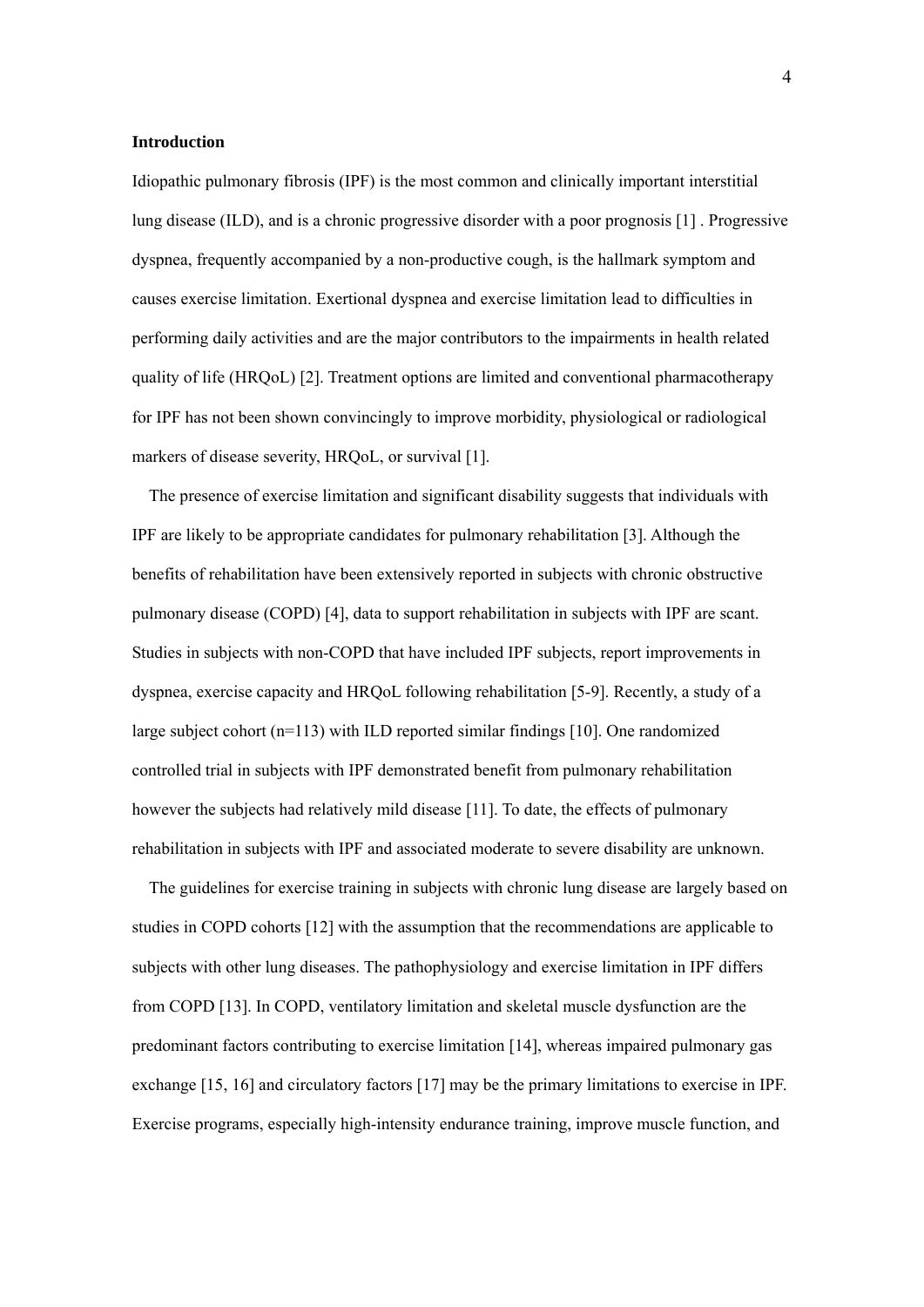decrease lactic acidosis at a given level of sub-maximal exercise resulting in a decreased ventilatory demand and dyspnea in COPD [18]. It is unclear whether this mechanism similarly contributes to the benefits following exercise training in individuals with IPF. We hypothesized that a pulmonary rehabilitation program based on the guidelines developed for COPD would produce benefits of a smaller magnitude in IPF subjects than in a cohort with COPD.

The aims of the present study were to: (i) evaluate the effects of pulmonary rehabilitation on dyspnea, exercise capacity and health status in subjects with IPF who have functional limitation and, (ii) compare the responses in subjects with IPF with the changes seen in a control group of COPD subjects who underwent an identical pulmonary rehabilitation program.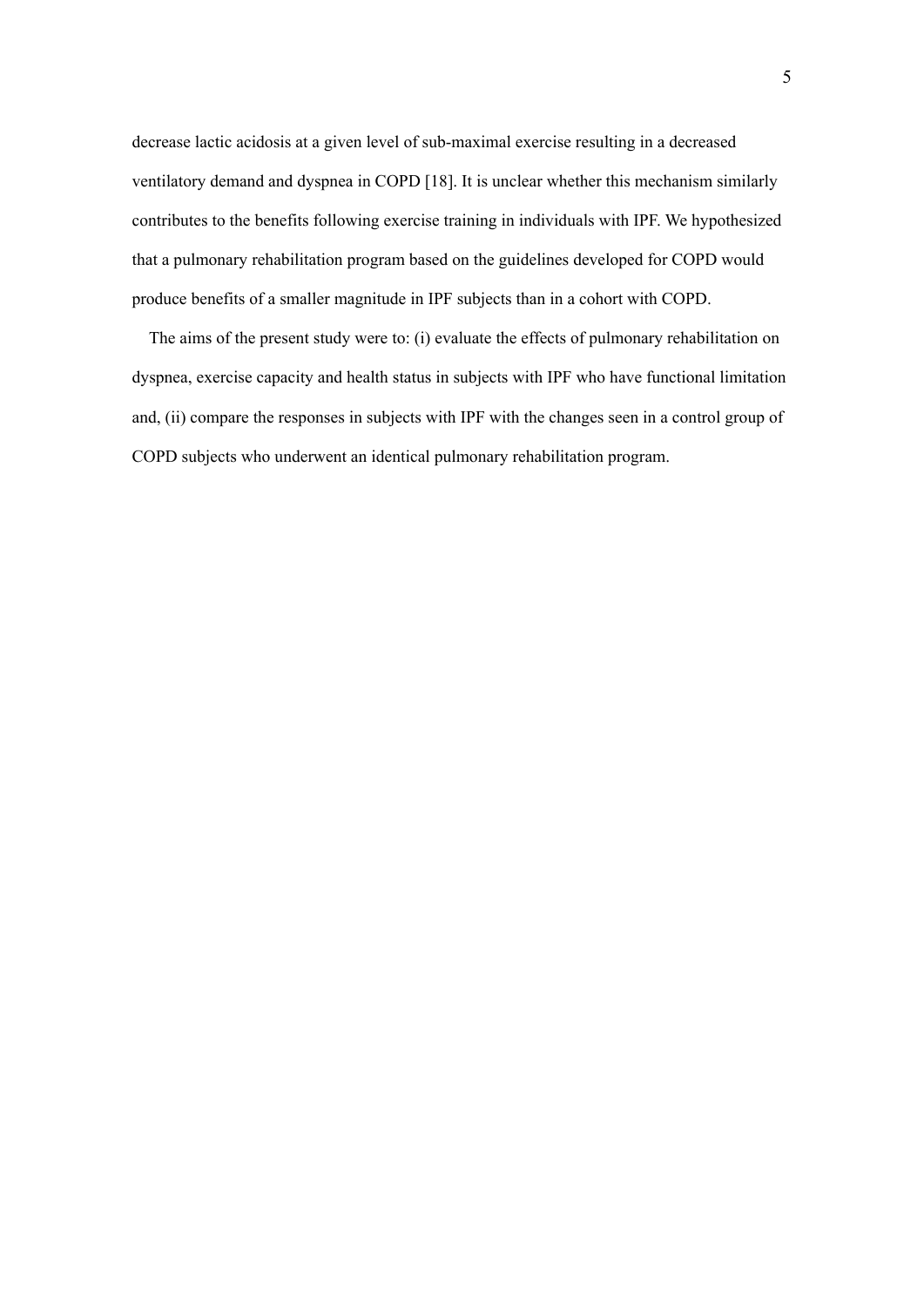#### **Material and Methods**

#### *Study Design*

We performed a prospective nonrandomized open trial in which two subject cohorts (IPF and COPD) underwent an 8-week out-patient pulmonary rehabilitation program. Measures were made at baseline, immediately following the 8-week program and at 6 months following completion of the program.

#### *Subjects*

Subjects were eligible to participate if they reported dyspnea on exertion leading to a limitation in daily activities (Medical Research Council [MRC] grade > 1) [19] and were on stable medical treatment. The diagnosis of IPF was based on published criteria [1]. Individuals with collagen vascular disease, occupational lung disease, sarcoidosis, hypersensitivity pneumonitis and other idiopathic interstitial pneumonias were excluded. Other exclusions were MRC grade 5, severe orthopedic or neurological disorders limiting exercise performance, unstable cardiac disease, inability to understand or complete questionnaires and previous participation in a pulmonary rehabilitation program.

The control group comprised age and MRC grade-matched COPD subjects. Since the pathophysiology and exercise limitation in IPF significantly differs from that seen in COPD, we matched subjects based on their level of their functional limitation due to dyspnea. The diagnosis of COPD was made according published guidelines [20]. Exclusion criteria were identical to those for the IPF group.

Prior to recruitment, subjects in both groups were required to be clinically stable for at least 4 weeks. All patients were under the care of a respiratory physician. Medical treatment, including dose of oral corticosteroids and immunosuppressives was not changed during the rehabilitation program.

This study was approved by the Human Ethics Review Committee of Nagasaki University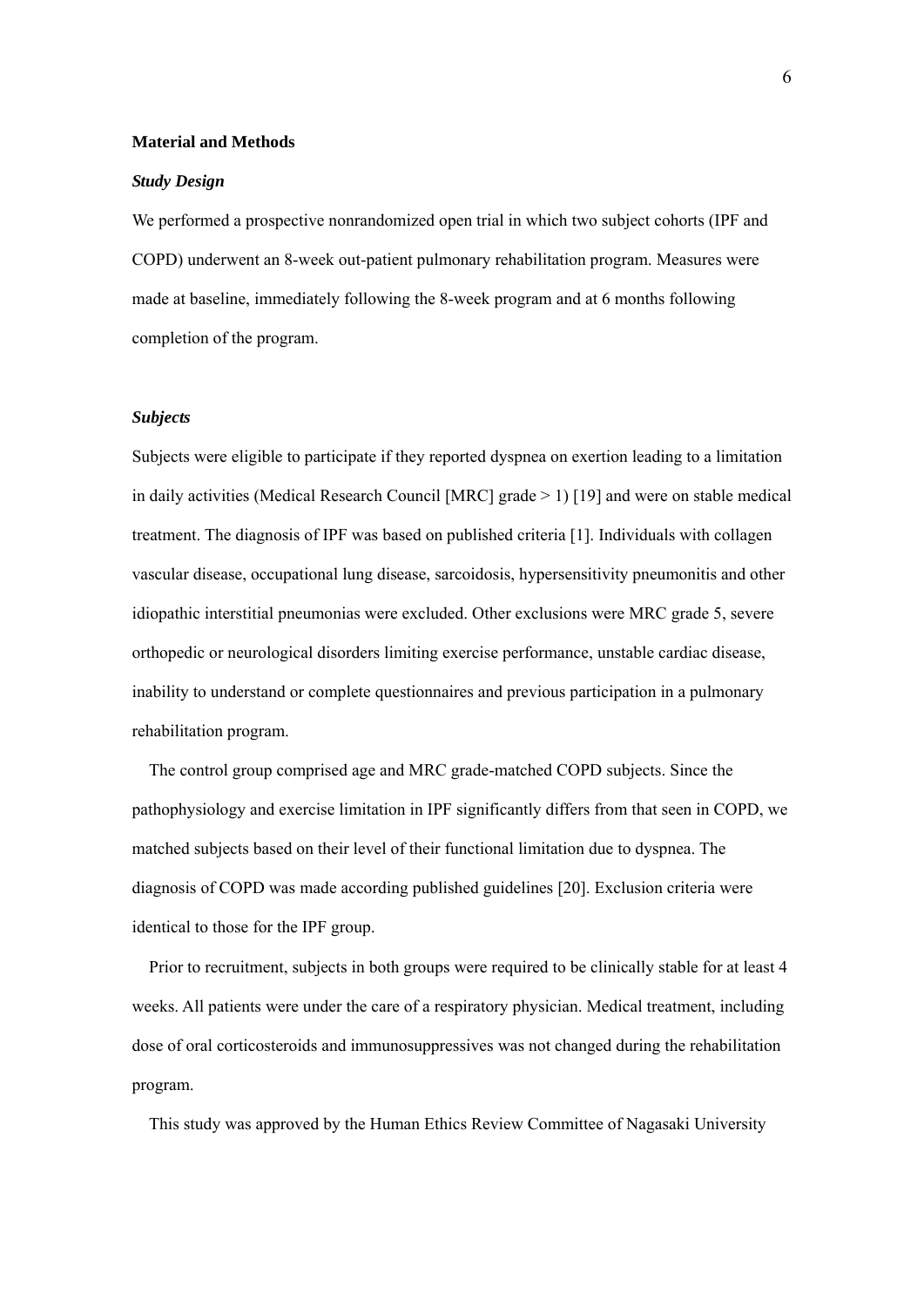Graduate School of Biomedical Sciences and subjects gave written informed consent prior to participation.

#### *Baseline Assessments*

Baseline measurements comprised age, gender, body mass index, time since diagnosis, use of long term oxygen therapy (LTOT) and oral corticosteroids, symptoms of cough, transthoracic echocardiographic data (right ventricular systolic pressure) and pulmonary function. The outcome measures in this study were dyspnea and functional status, peripheral muscle force, functional exercise capacity, limitation in daily activities and health status. These measures were made at baseline and repeated immediately following and at 6 months after completion of the 8-week program.

Spirometry, static lung volumes and diffusing capacity of the lung for carbon monoxide  $(D_{LCO})$  were measured in accordance with a standard protocol [21, 22]. Arterial blood gas tensions were measured at rest, and were undertaken with oxygen supplementation for subjects who were receiving LTOT.

Dyspnea and functional status were evaluated using the MRC dyspnea grade [19] and the baseline dyspnea index (BDI)/transition dyspnea index (TDI) respectively [23].

Quadriceps force (QF) was measured as the peak force (kg) developed during a maximal isometric knee extension maneuver with the hip and knee in 90 degrees flexion using a hand-held dynamometer with fixing-belt (μTas F-1; Anima Corporation; Tokyo, Japan). The highest value from three attempts on the dominant side was recorded and expressed in kg and as a percentage of body weight. This protocol has good test retest reliability with an intraclass correlation coefficient of 0.94 [24]. Handgrip force (HF) was assessed with a hydraulic hand dynamometer (Smedley's Dynamometer; TTM; Tokyo, Japan). Peak force (kg) was measured on the dominant hand and the highest value of three attempts was used in the analyses.

The 6-minute walk test (6MWT) was performed according to published guidelines along a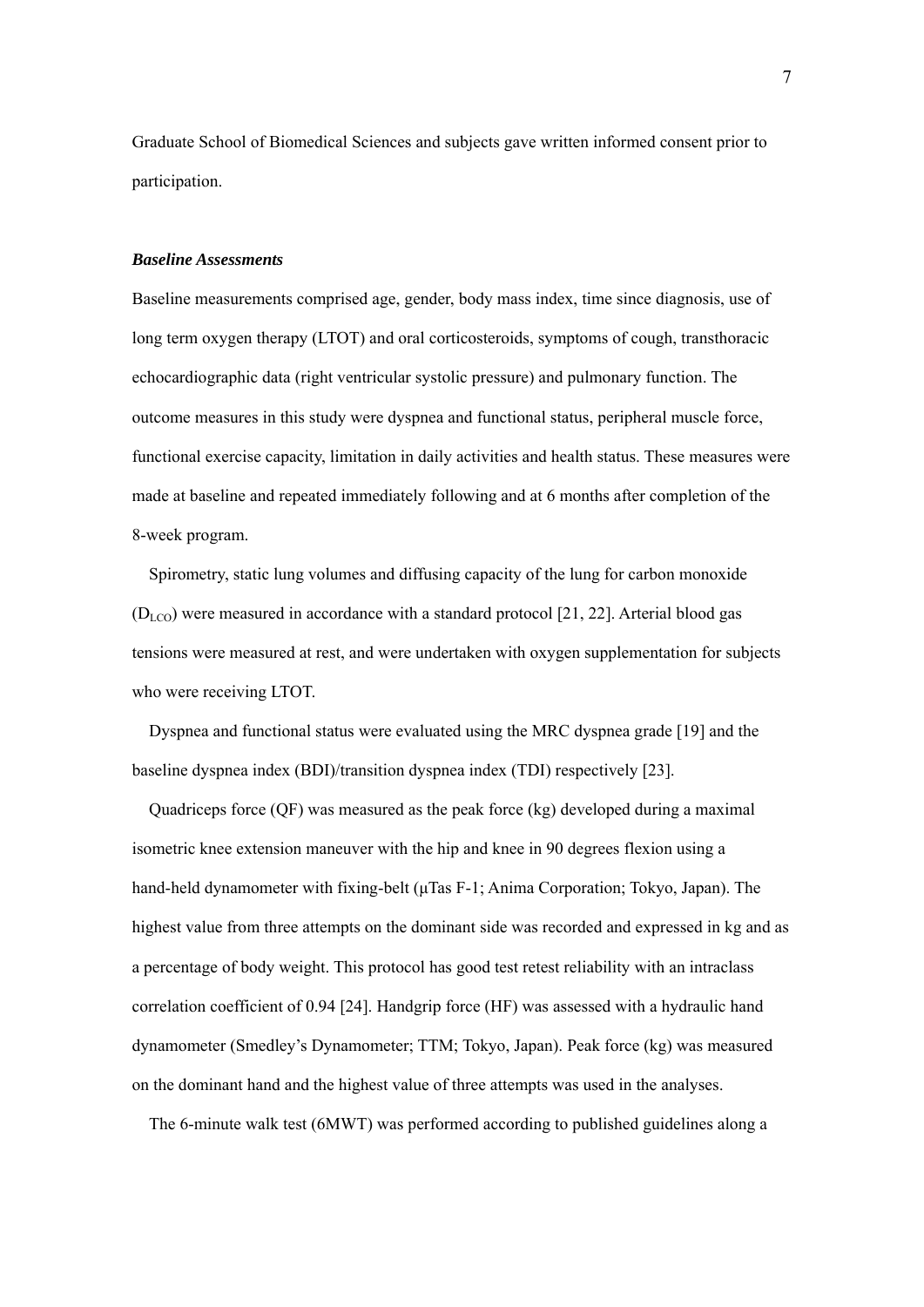30m corridor [25]. The test was performed twice on consecutive days and the greatest distance (6-minute walk distance [6MWD]) was used in the analysis. Oxygen saturation (SpO<sub>2</sub>) was monitored continuously throughout the test and the test was terminated if  $SpO<sub>2</sub>$  fell to below 80%. Pre-exercise and the lowest  $SpO<sub>2</sub>$  recorded during the test was recorded. Heart rate was monitored continuously throughout the test (Polar, Polar Electro, Oy, Finland).

Subjects performed a symptom-limited incremental cycle ergometry test (ICET) on an electrically braked cycle ergometer (Rehcor version 2.21; Lode BV; Groningen, the Netherlands) to volitional exhaustion. After a period of rest followed by 2 minutes of unloaded pedaling, work load was increased by 5 W/min for subjects with MRC grade 4 and 10 W/min for those with grades 2 and 3. Test termination was determined by the subject or by the tester if oxygen saturation fell below 80%. At the end of each minute, symptom scores for dyspnea [26] and leg fatigue [26] were recorded. Peak work-rate (PWR) was recorded as the maximum work-rate (Watts) maintained for at least 30 seconds. Dyspnea ratings obtained from this test were used as a target for subjects to regulate and monitor the intensity of exercise during the initial stages of the rehabilitation program. This test was only performed at the baseline assessment.

During the 6MWT and ICET, subjects receiving LTOT used the same flow rate of supplemental oxygen as prescribed for their normal daily activities. All follow-up exercise tests were performed with subjects using the same flow rate of supplemental oxygen as used during the baseline exercise tests.

Limitations in activities of daily living (ADL) were assessed using a standard scoring system [27]. This system evaluates six fundamental daily activities (i.e., feeding, transfer, dressing, bathing, shopping, and transportation) and assigns a score of 1 (independent) or 0 (dependent) for each activity. The total score was used in the analysis.

Health status was measured using the self-administered Medical Outcomes Study 36-Item Short-Form Health Survey (SF-36, Version 2) adapted and psychometrically validated for the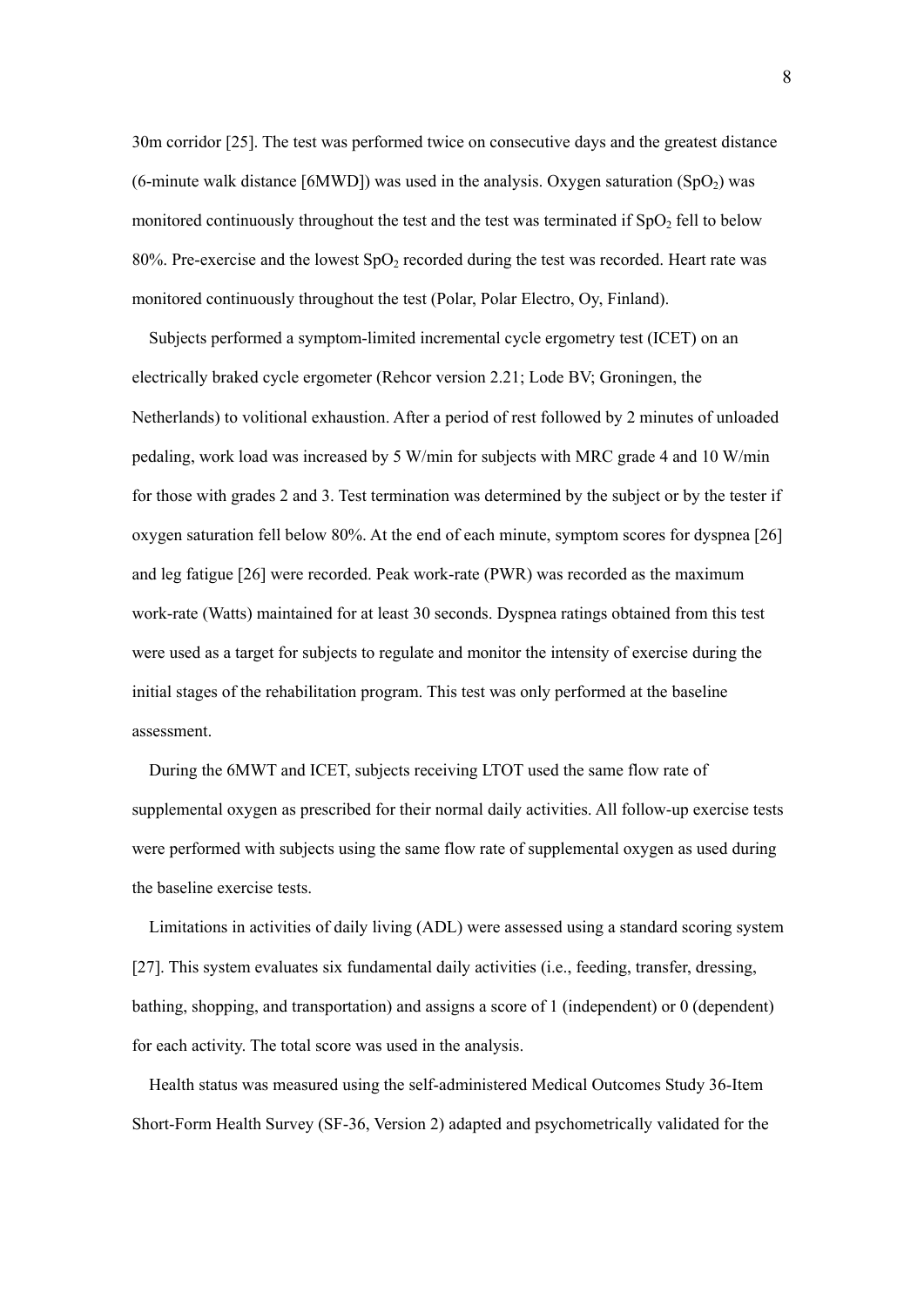Japanese population [28].

#### *Pulmonary Rehabilitation Program*

Subjects attended an 8-week outpatient program comprising two classes each week, (90 minutes duration), that included exercise training, breathing retraining, and education. The same training protocol was used for the IPF and COPD cohorts, During each class, subjects performed 40 to 50 minutes of exercise supervised by a physiotherapist. Subjects also were instructed to undertake daily exercise at home and were encouraged to continue their home-based program at the end of the 8 weeks. Adherence with the home program was assessed using a diary card.

Exercise training included stretches and endurance and strength training. Lower limb endurance training was performed using a cycle ergometer with the initial workload prescribed at 50% of the PWR achieved on the baseline cycle ergometer test. In the early stages of the program, cycling was limited to 5 to 10 minutes and progressively increased, within symptom tolerance, to 20 minutes of continuous cycling. Once subjects had achieved 20 minutes cycling, the workload was increased. Upper limb endurance training comprised repetitive bilateral shoulder flexion and abduction using a light weight and synchronized with expiration for 2 minutes. Strength training was accomplished using free weights or the subject's own body weight. One set of 10 repetitions was initially prescribed increasing to 3 sets when the subject could perform the exercises without any difficulty. Arterial oxygen saturation was monitored during each session, and supplemental oxygen was given as necessary, to maintain arterial oxygen saturation above 85%. We recorded the duration of cycle-based exercise (in minutes) and workload (in Watts) of all subjects for each of the exercise sessions.

Breathing retraining consisted of relaxation with breathing control, pursed-lip breathing and pacing during exercise training and ADL. The rationale for pursed-lip breathing in the IPF cohort was to assist subjects to control their breathing by reducing respiratory frequency. All subjects received the same instructions.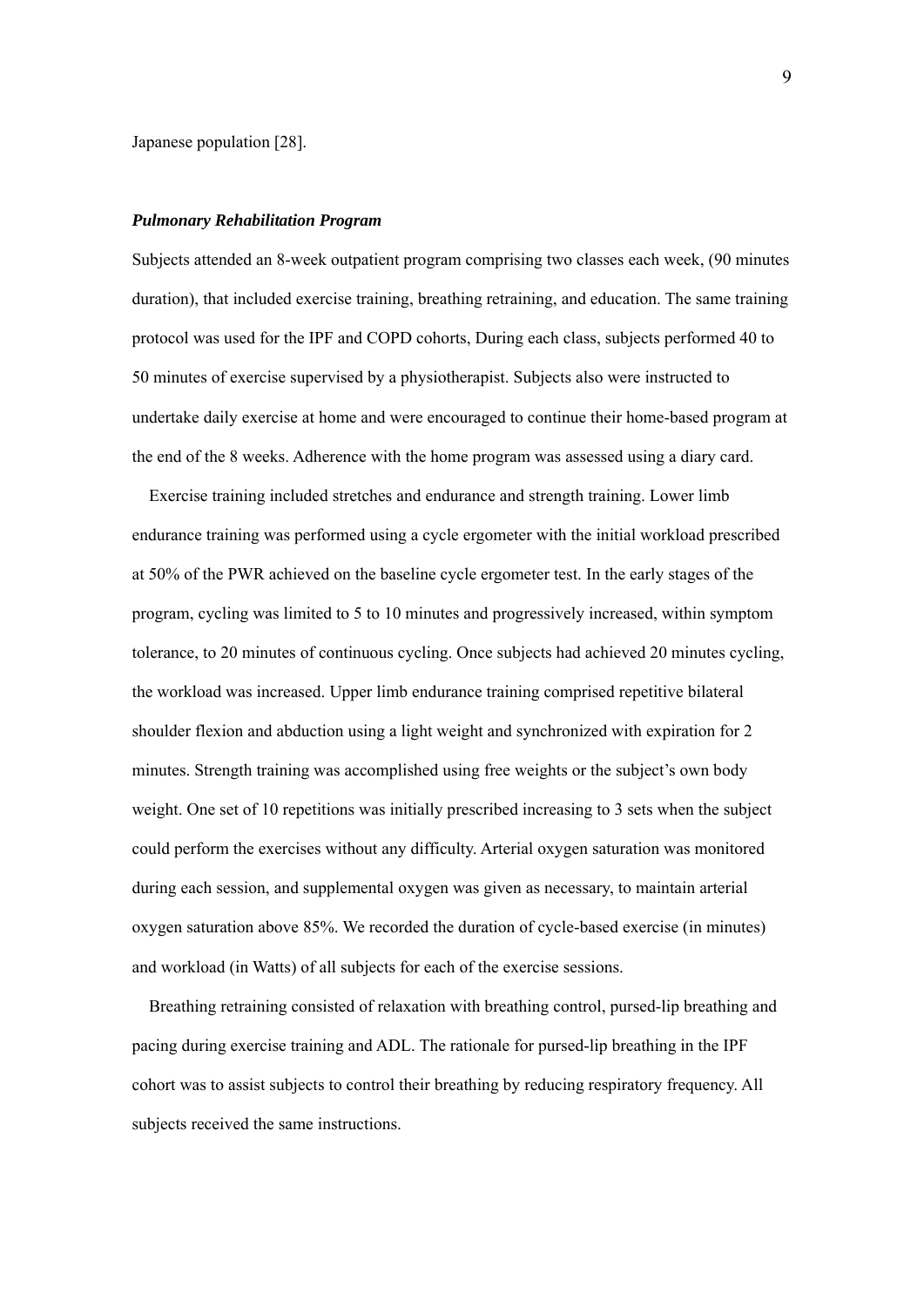The education component was provided by a physiotherapist at each class and consisted of the benefits and importance of daily exercise, pacing and energy conservation techniques to manage ADL and self-management strategies for coping with an exacerbation.

Subjects were considered to have completed the program if they attended at least 12 (75%) of the 16 supervised sessions. At the end of the 8 week program, all subjects were encouraged to continue with their home exercise program however no formal maintenance program was provided.

#### *Statistical Analysis*

The Kolmogorov-Smirnov test was used to examine the distribution of the data. Data that did not conform to a normal distribution were transformed or were analyzed using non-parametric tests. Differences between groups at baseline were assessed using unpaired t tests,

Mann-Whitney U test and Chi-square test. Within group and between group changes following rehabilitation were evaluated using paired t tests, Wilcoxon signed-rank and Mann-Whitney U tests respectively. Total work done (in kJ) between groups for each exercise session were compared using a two-way repeated measures analysis of variance to account for group and time interaction. Pearson product moment correlation or Spearman rank correlation were used to examine relationships between the changes in 6MWD and QF in both groups, and mean daily dose of corticosteroids and change in QF in subjects with IPF. Data are expressed as means  $\pm$ SD or 95% confidence intervals (95% CI). All analyses were performed using SPSS software Version 16 (SPSS Inc, Chicago, Illinois, USA).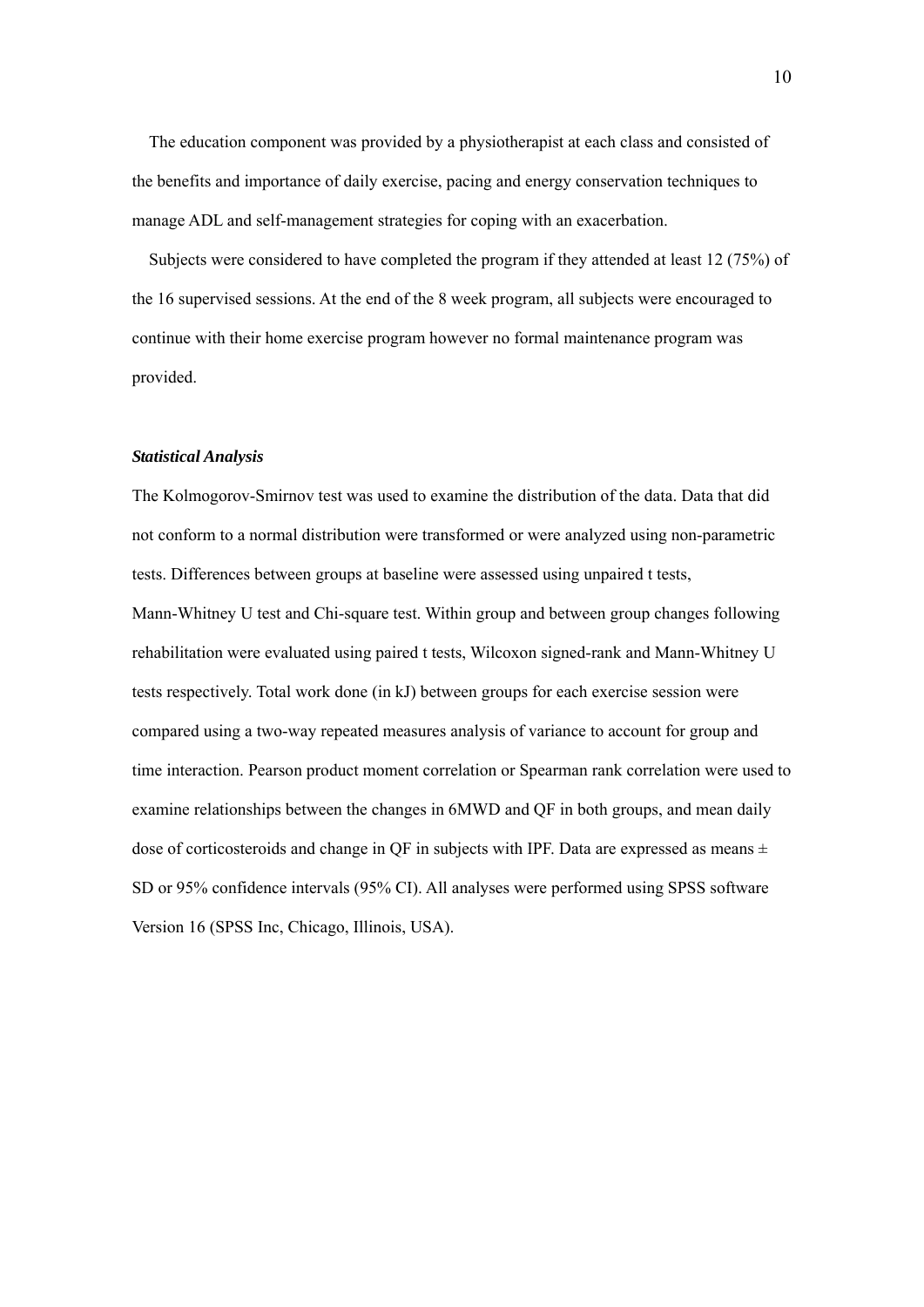#### **Results**

One hundred and twelve consecutive subjects were screened of whom 90 were recruited to the study (Figure 1). Surgical lung biopsies were performed in 9 subjects with IPF. Baseline characteristics of the 90 subjects are shown in Table 1. A higher proportion of the IPF cohort reported cough as a major symptom  $(67\% \text{ vs. } 9\%, \text{ p} < 0.001)$ , and were prescribed LTOT  $(58\%$ vs. 22%,  $p<0.001$ ). The use of oral corticosteroids was higher ( $p=0.001$ ) and QF (% body weight) lower in the IPF group ( $p=0.031$ ). 6MWD was similar in the two groups however the magnitude of desaturation during the 6MWT was greater in the IPF group (Table 1). There were no significant differences between the groups in SF-36 scores (Table 1).

#### *Adherence with the Rehabilitation Program*

Adherence with the program was similar in the two groups. The mean number of supervised sessions attended was  $13.3 \pm 3.8$  and  $14.1 \pm 2.7$  for the IPF and COPD groups respectively (p=0.24). No adverse events were recorded during the program. Subjects completed an average of  $3.9 \pm 1.9$  (IPF group) and  $4.1 \pm 1.6$  (COPD group) sessions of home-based exercise each week (p=0.59).

Data for cycle ergometry training are displayed in Figure 2 as total work done (kJ) and the intensity of training expressed as a percentage of the PWR achieved on the baseline ICET. There was a significant interaction between group and time for total work  $(p<0.001)$ . The IPF subjects were unable to progress the intensity of exercise as rapidly as the COPD subjects due to dyspnea and/or cough and profound desaturation. At the end of the program, training intensity was  $33.6 \pm 22.1$  W and  $44.3 \pm 21.7$  W ( $69 \pm 15$  % baseline PWR and  $89 \pm 8$  % baseline PWR) in the IPF and COPD groups, respectively  $(p=0.037, p<0.001)$ . Total work performed was significantly lower in the IPF group compared to the COPD group (445  $\pm$  333 kJ vs. 594  $\pm$  341  $kJ$ ,  $p=0.013$ ).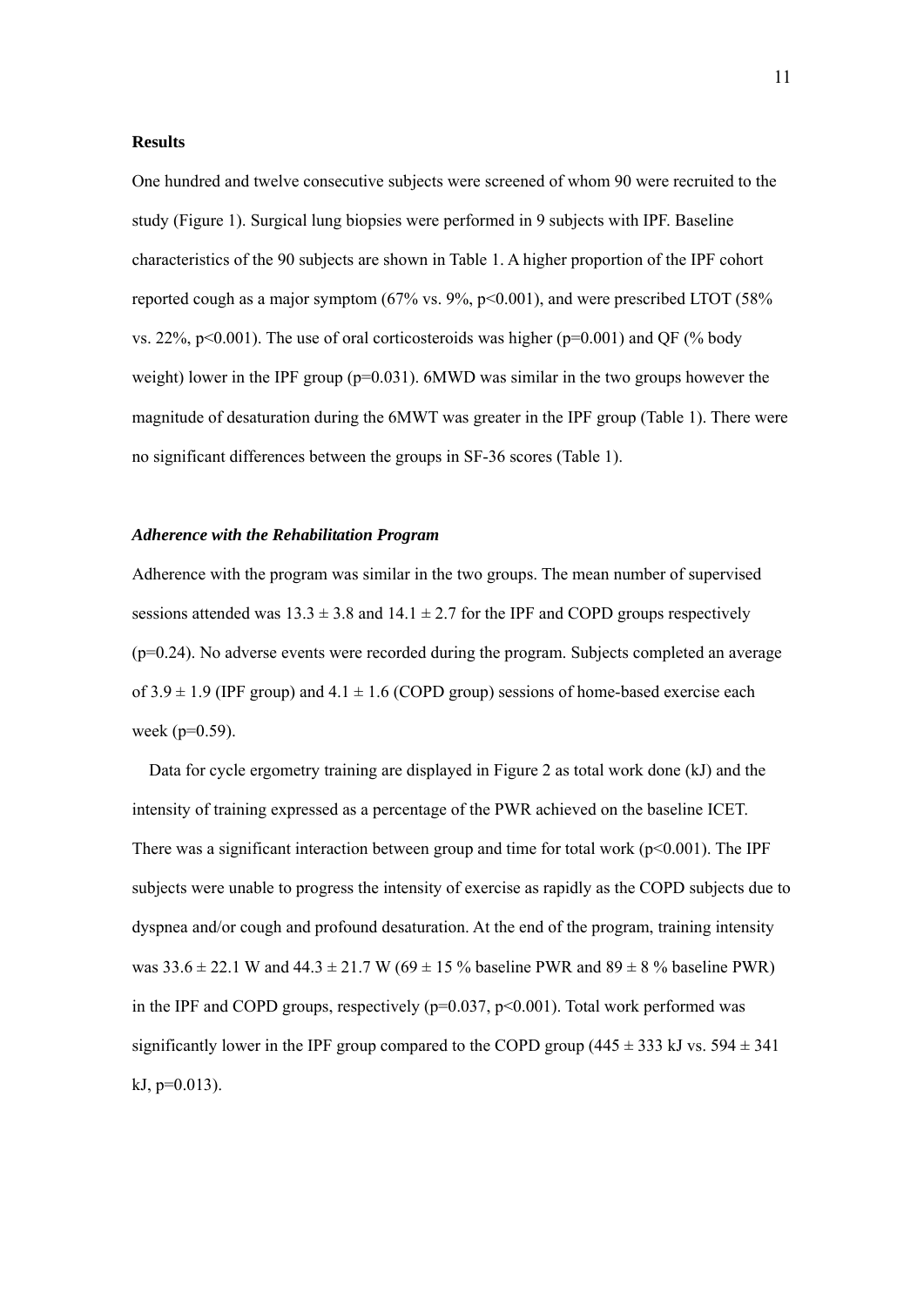#### *Effects of the Rehabilitation Program*

Seventy-six subjects (IPF  $n=36$ , COPD  $n=40$ ) completed the 8-week program. Attrition was 20% in IPF group and 11% in COPD group (p=0.24, Figure 1). Sixty-seven subjects (IPF n=30, COPD n=37,  $p=0.09$ ) completed the 6 month follow-up assessments. There were four deaths in the IPF group, with all occurring during the follow-up period.

The 9 subjects with IPF who did not complete the program had lower ADL scores  $(2.3 \pm 1.0,$  $p=0.004$ ) and the physical functioning ( $p=0.047$ ), vitality ( $p=0.002$ ) and role emotional  $(p=0.002)$  domains of the SF-36 compared to those who completed. In the COPD group, the 5 subjects who did not complete had a lower OF ( $14.3 \pm 9.9$  kg, p=0.042).

Significant improvements in dyspnea, muscle force, 6MWD and ADL occurred in both groups following the program (Table 2). These benefits were maintained at the 6-month follow-up in the COPD group. In contrast, with the exception of the ADL score none of the improvements were maintained in the IPF group (Table 2).

All subscales of the SF-36, with the exception of social function improved (all  $p<0.05$ ) in the COPD group following the program (Table 2). In contrast no significant changes were seen in the IPF group. At the 6 month follow-up, the improvement in physical functioning and mental health were maintained in the COPD group (Table 2).

The magnitude of improvement in all outcomes was less in the IPF group than in the COPD group. At the 6 month follow-up, there was a deterioration in the TDI score, 6MWD, and all subscales of the SF-36 in the IPF group when compared to baseline (Table 3).

The change in 6MWD was positively correlated with the change in QF in both groups (IPF;  $r=0.43$ ,  $p=0.013$  vs. COPD;  $r=0.35$ ,  $p=0.023$ ). In the IPF group, there was an inverse relationship between the mean daily dose of oral corticosteroids and change in QF ( $r = -0.62$ ,  $p=0.04$ ). Further, the improvement in OF was less in subjects taking oral corticosteroids than those not receiving corticosteroids (IPF;  $-0.2 \pm 1.0$  kg vs.  $3.3 \pm 3.5$  kg, p=0.002: COPD;  $2.0 \pm 1.0$ 2.8 kg vs.  $5.8 \pm 2.8$  kg, p=0.016, respectively).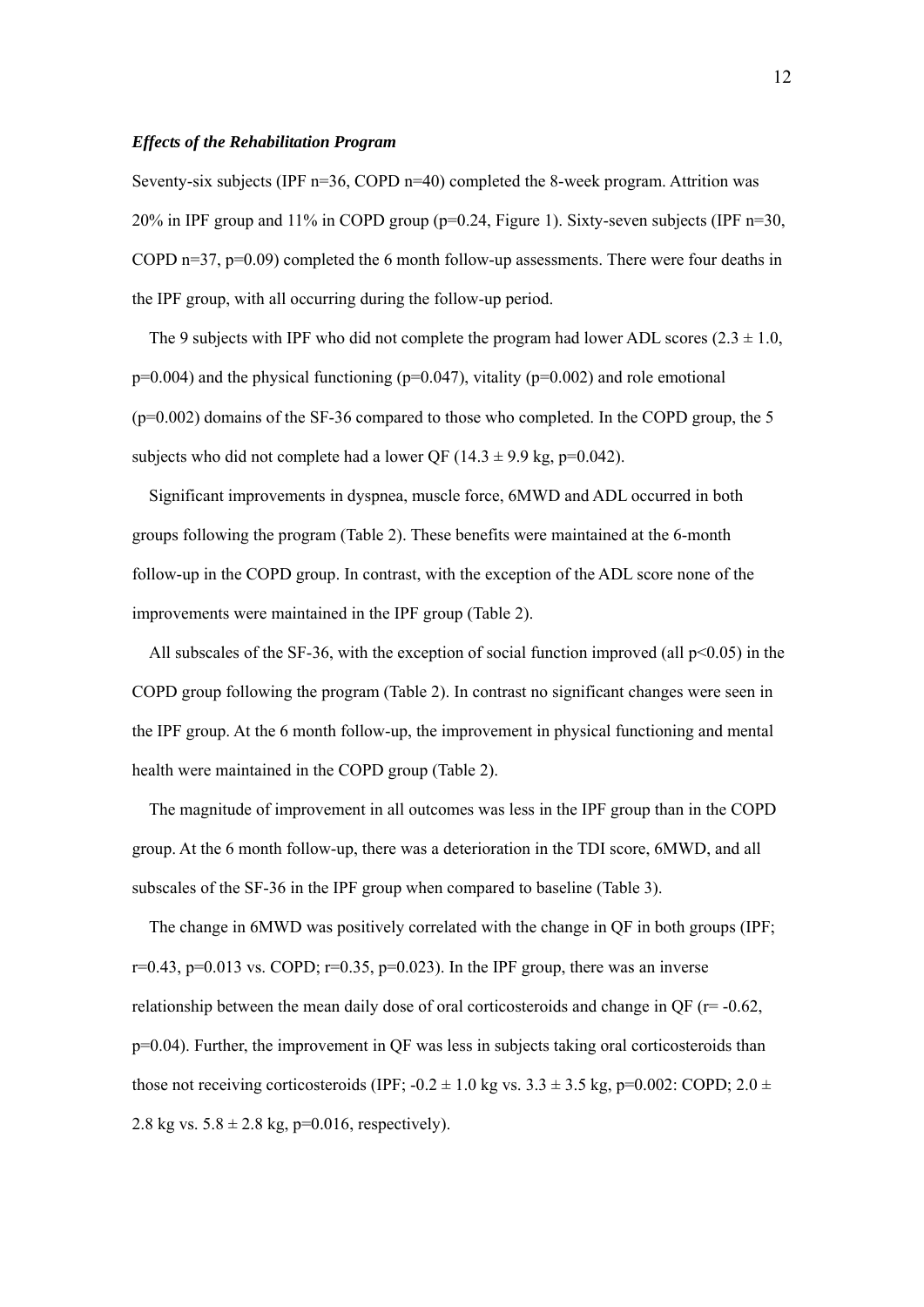In both subject groups, all indices of pulmonary function had significantly declined at the 6 month follow-up when compared to baseline measures. The only exceptions were the  $FEV<sub>1</sub>$  and FVC in the COPD cohort (Table 4).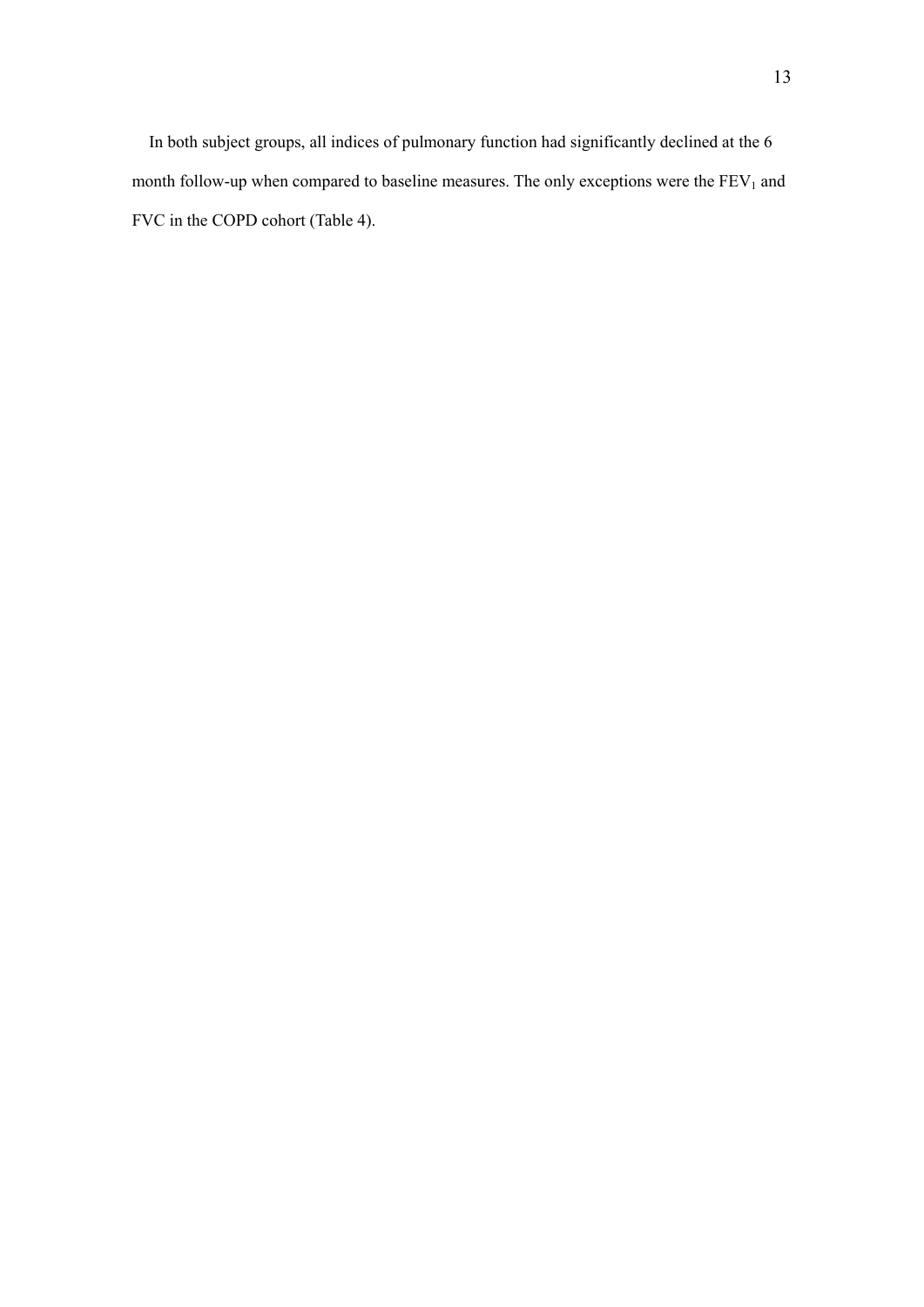#### **Discussion**

The present study is the first prospective controlled trial to evaluate the effects of pulmonary rehabilitation in subjects with IPF who have functional limitation, and to compare the responses to rehabilitation to those seen in a cohort with COPD. Because the mechanisms of exercise limitation are different in the two disease cohorts, we matched subjects for age and MRC grade. At the baseline assessment the groups were similar in terms of exercise capacity (6MWD, PWR), functional status (ADL score) and health status (SF-36 scores). Thus, we consider that a comparison of response to rehabilitation in these two distinct disease cohorts is valid. Although the rehabilitation program significantly improved dyspnea, muscle force, exercise capacity and ADL in both groups, health status did not change in the IPF group. Further, the magnitude of improvement was significantly less in the IPF group despite both groups presenting with a similar level of disability at baseline assessment. Moreover, at 6 months after completion of the program, the improvements were no longer evident in the IPF group although were well maintained in the subjects with COPD. Thus, this study demonstrates that a pulmonary rehabilitation program based on guidelines for subjects with COPD has limited efficacy when applied to individuals with advanced IPF.

Recently, two randomized controlled trials in subjects with IPF [11] and ILD [7] provide support for the benefits of pulmonary rehabilitation. In both trials exercise prescription was based on recommendations for individuals with COPD [12]. Nishiyama and colleagues [11] reported significant improvements in 6MWD and St George's Respiratory Questionnaire in subjects with IPF who had mild impairment. Holland et al [7] found significant improvements following rehabilitation in 6MWD, dyspnea, and the Chronic Respiratory Disease Questionnaire in a randomized controlled trial of 57 subjects with ILD (34 with IPF). However, none of the benefits were maintained at 6 months. The systematic review of exercise training in ILD also provides support for the short-term benefits of this intervention in patients with IPF [29].

Our data are consistent with the findings of Holland et al who reported only a modest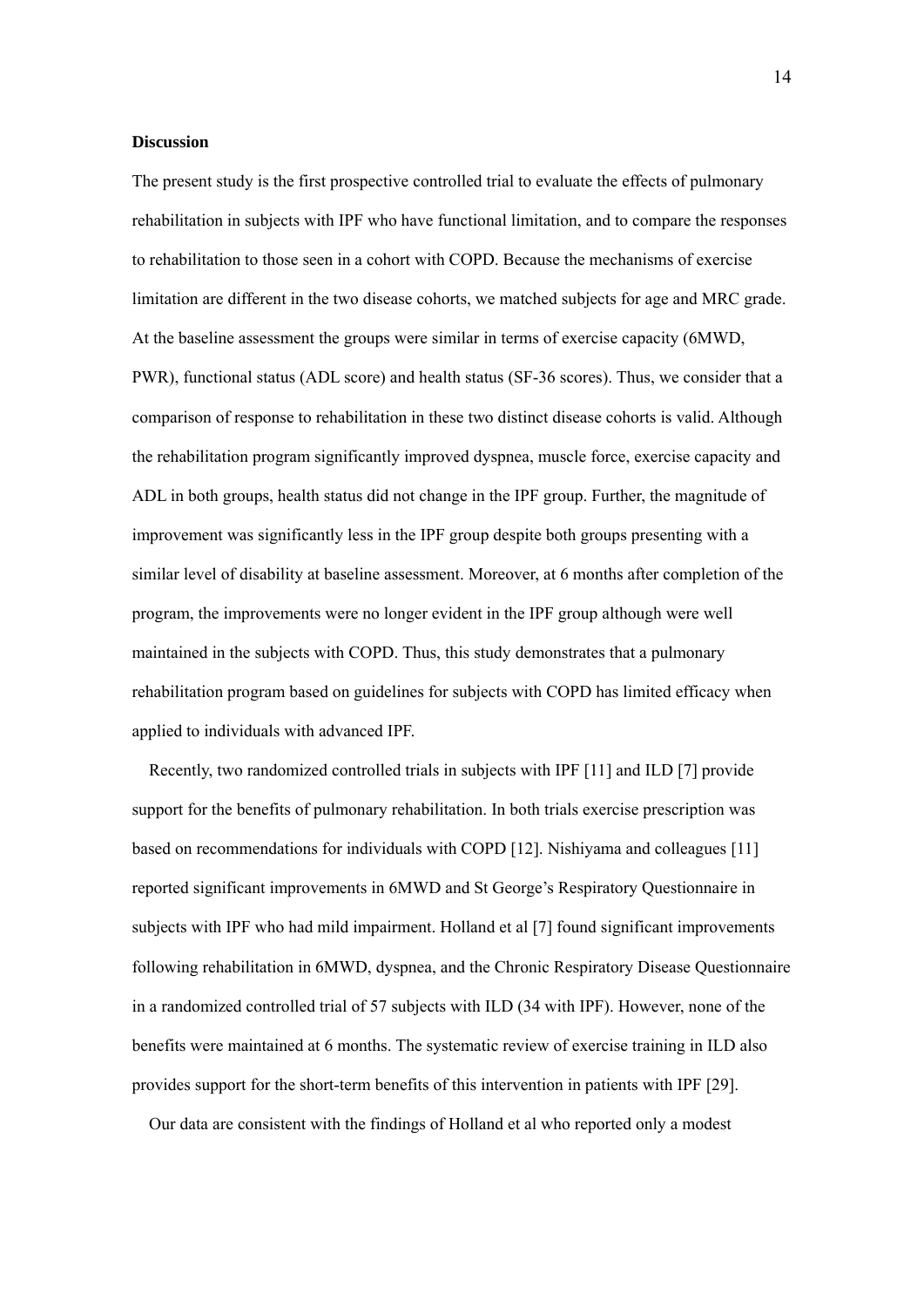improvement in 6MWD and a significant decline in 6MWD in the IPF cohort at 6 month follow-up. These authors recently reported that the threshold for a clinically significant change in 6MWD for subjects with IPF to be in the range 29-34 m [30]. Our program achieved a smaller increase in 6MWD (16m) and suggests that the magnitude of improvement following pulmonary rehabilitation is modest in subjects with IPF and is not well maintained after cessation of the program.

The relatively small improvements in dyspnea and exercise capacity may have contributed to the lack of a change in health status in the IPF cohort. In COPD, exercise capacity and dyspnea are the main determinants of HRQoL [31]. Other studies in ILD and IPF cohorts have shown a relationship between improvements in dyspnea and exercise capacity [7, 11]. Differences between the outcomes in the COPD and IPF subjects in our study may in part be due to the characteristic symptom of frequent cough and severe hypoxemia, and the use of oral corticosteroids in the IPF group.

#### *Factors Limiting Improvement Following Pulmonary Rehabilitation*

Our findings of limited short-term improvement following pulmonary rehabilitation in IPF may be explained by disease heterogeneity, the intensity of the endurance exercise achieved and the nature of the lower limb muscle weakness. Disease progression in IPF is variable [1]. Thus, the effects of pulmonary rehabilitation depend on the rate of disease progression. In our study, the majority of the IPF group had severely impaired pulmonary function and we speculate that their disease was comparatively well advanced. This may have limited the potential for subjects to gain improvements from rehabilitation.

Although we attempted to progress training intensity, severe oxygen desaturation, and paroxysms of cough and severe dyspnea, limited the ability of the IPF group to increase intensity. Thus it is likely that the intensity of exercise in this group was insufficient to achieve a physiologic training effect. Arterial hypoxemia during exercise may cause early onset of lactic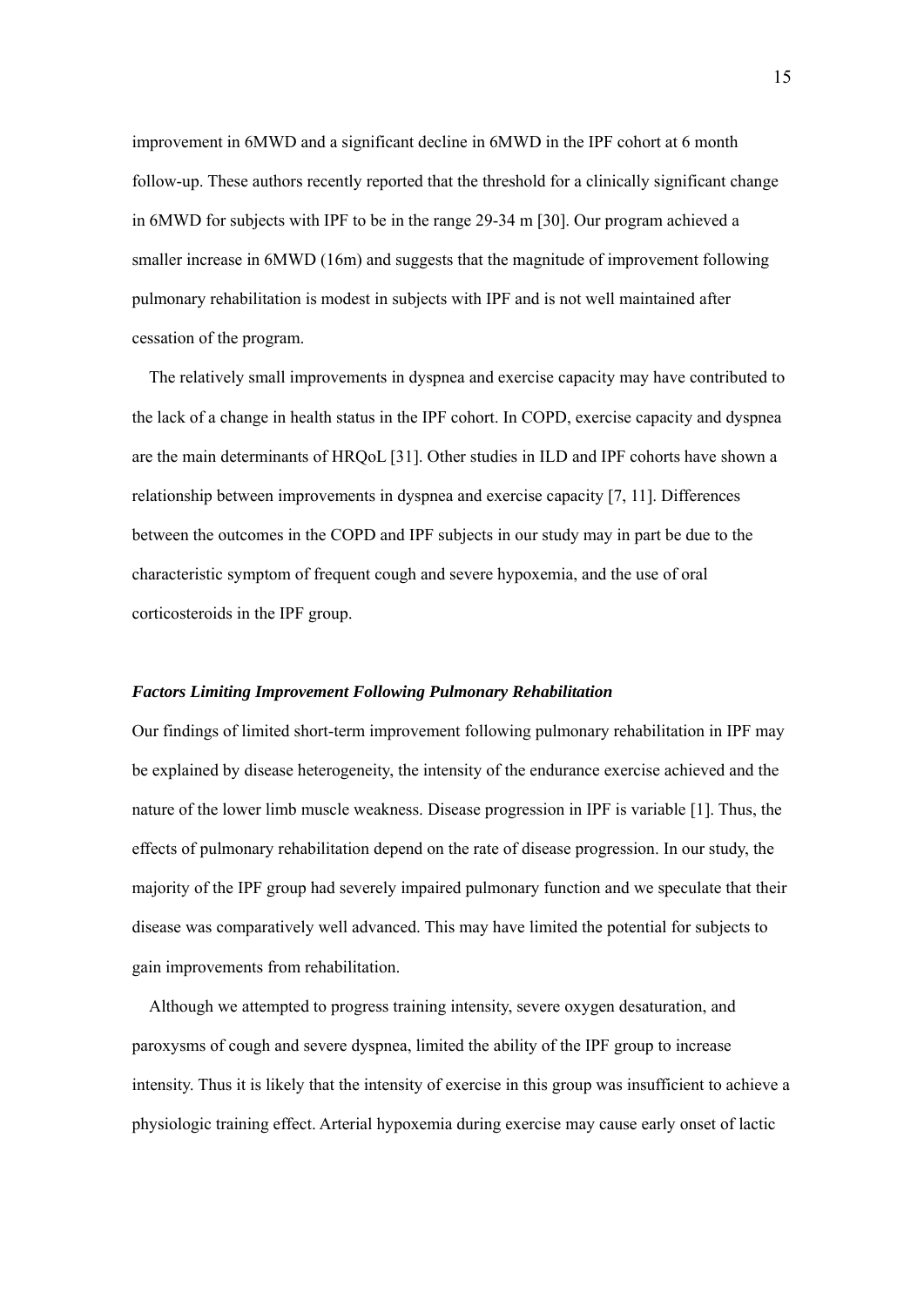acidosis in peripheral muscles and increased central drive during low-intensity exercise. Moreover these factors contribute to the increased ventilatory demand and dyspnea.

Muscle weakness in COPD is mainly considered to be related to disuse or physical deconditioning [32], with the improvements in exercise capacity after exercise training occurring as a result of peripheral muscle adaptation [33]. Quadriceps force was significantly lower in the IPF group at baseline and the magnitude of improvement in QF and exercise capacity was lower in this cohort. This finding suggests that the ability to achieve peripheral muscle adaptation following training may be limited in IPF.

Previous research demonstrated that QF is reduced in IPF subjects with only mild-to-moderate pulmonary impairment, and is related to exercise capacity [34], suggesting possible mechanisms responsible for this finding might include deconditioning, the inflammatory disease process of IPF and decreased levels of anabolic hormones and myopathy specific to IPF [34]. However, as yet the pathophysiology underlying QF weakness in IPF is unclear. We speculate that skeletal muscle weakness and the poor response to exercise training in subjects with IPF may be related to corticosteroid treatment. In addition, deconditioning or atrophy of skeletal muscles further contribute to the myopathy .

The lack of a sustained benefit following rehabilitation in the IPF group is consistent with a previous report [7]. Although we encouraged subjects to continue with their home-based exercise program after cessation of supervised classes, we did not provide a formal maintenance program. Several trials of pulmonary rehabilitation in COPD suggest that the benefits decline towards baseline after 6 to 12 months following cessation of the intervention [12]. The rapid decline in our IPF subjects could be explained by their disease progression. Attrition tended to be higher in the IPF group and may also have influenced these findings. The finding that the ADL score was preserved at follow-up may be explained by the patient education component that aimed at improving the ability of subjects to undertake ADL.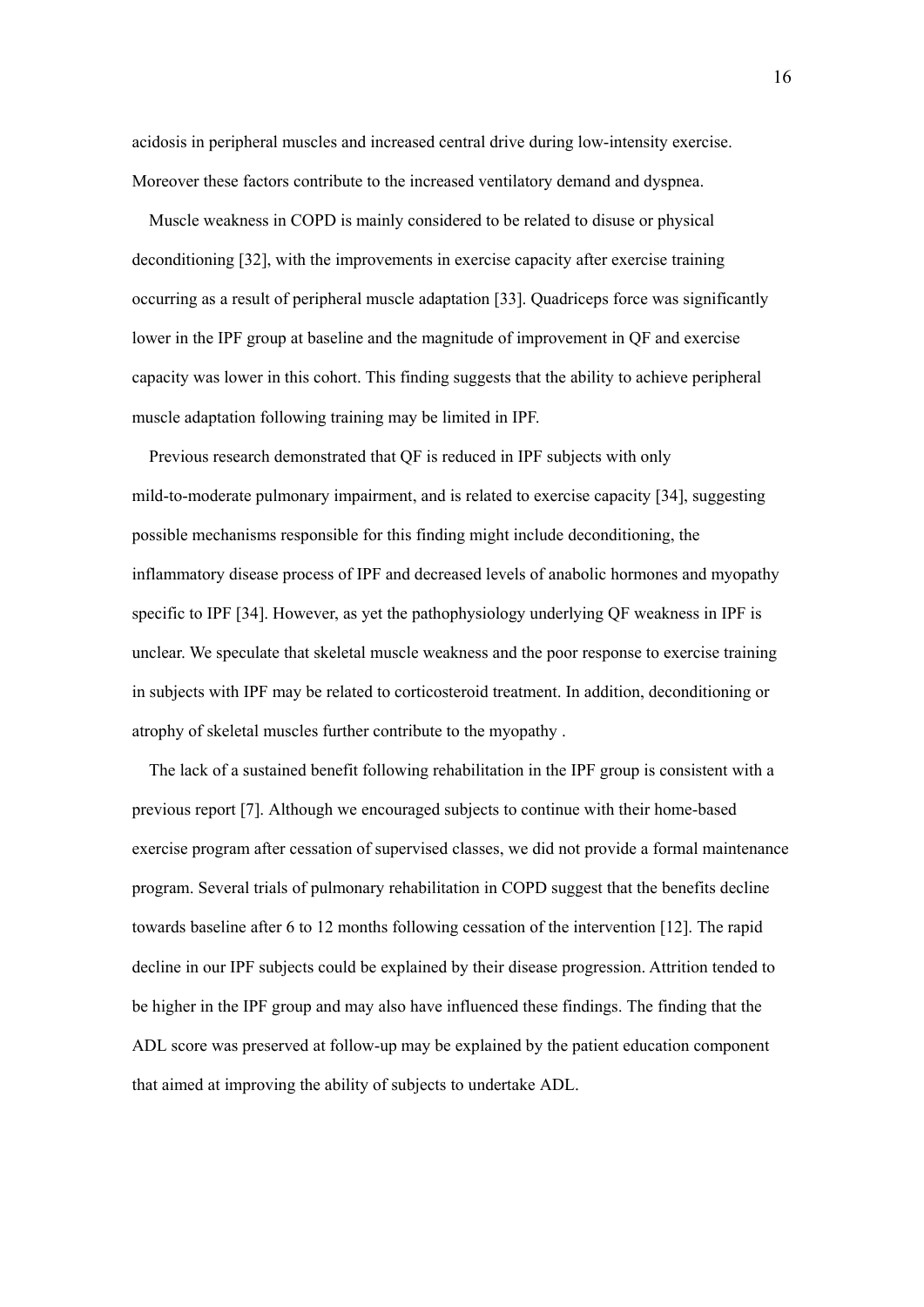#### *Limitations*

We utilized COPD subjects as a control group and did not include a control group of IPF subjects who received only usual medical care thus limiting our ability to evaluate the longer-term effects of pulmonary rehabilitation in IPF. Because IPF is a heterogeneous disease and our sample was relatively small we were unable to examine the effects of disease severity on responses to pulmonary rehabilitation. Although there are several disease specific health status or HRQoL instruments for COPD, there is no such scale for IPF. We therefore used the SF-36, because its validity and reliability have been established in both COPD [35] and IPF [36]. However this may have limited responsiveness. Further, we did not utilize interval training in an attempt to increase the training intensity tolerated by the IPF group. Pulmonary hypertension is frequently seen in subjects with IPF [37] and adversely affects exercise capacity [38]. We are unable to comment on the significance of pulmonary hypertension in our subjects, or the effects of exercise training on pulmonary hemodynamics, because most subjects did not undergo right heart catheterization.

#### *Clinical Implications*

Exercise training prescribed using guidelines for individuals with COPD appears to be less effective in IPF subjects hence a unique approach to training for IPF subjects is required. This should include provision of supplementary oxygen [39], specific occupational therapy interventions [40], and energy conservation strategies may be useful to control dyspnea and exercise induced hypoxemia. Further, the optimal timing for rehabilitation in the disease trajectory requires consideration.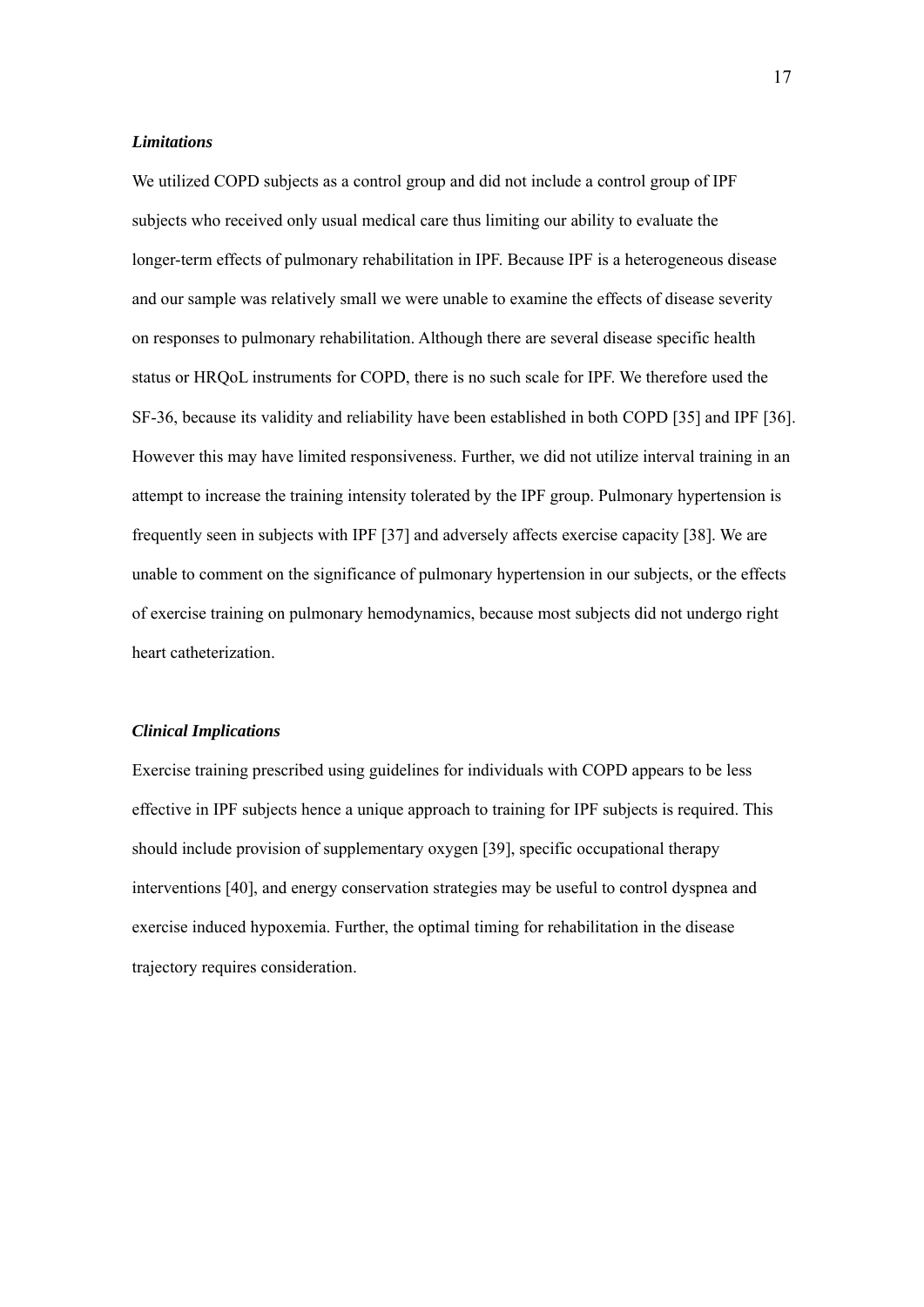## **Conclusions**

Pulmonary rehabilitation in subjects with IPF achieves only modest improvements in dyspnea, exercise capacity and ADL, but does not appear to improve health status. Further, the benefits are not maintained once training ceases. These findings contrast to the larger and longer-lasting improvements following rehabilitation seen in COPD and suggest that future research should focus on developing a pulmonary rehabilitation program specifically tailored to the needs of IPF subjects in an attempt to optimize the benefits of rehabilitation.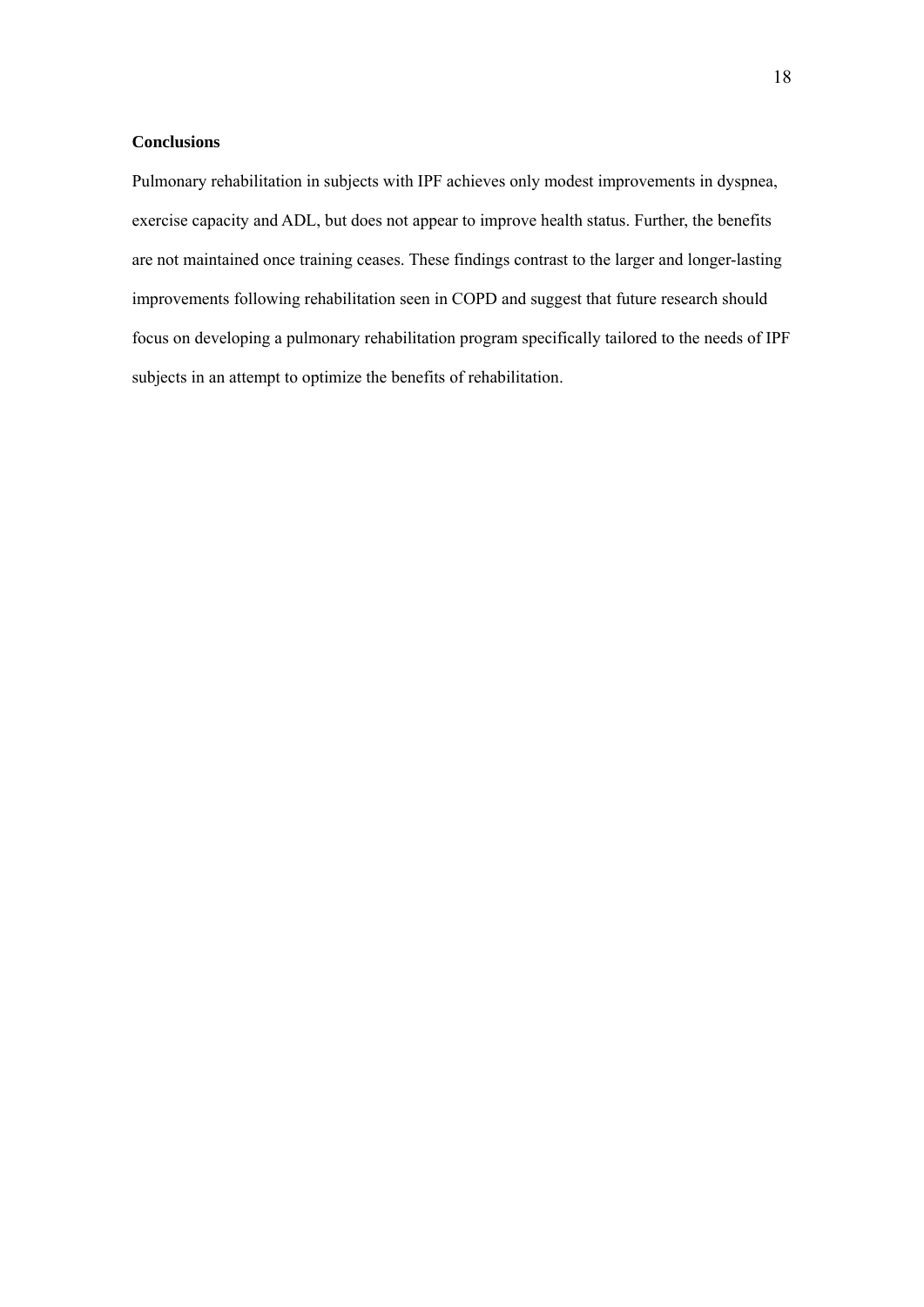# **Acknowledgements**

We thank all subjects who participated in this study. We gratefully acknowledge Drs. Naoto Rikitomi, Morihide Ando and Hiroshi Niwa for their helpful comments, and also wish to thank Dr. Sumihisa Honda for statistical advice.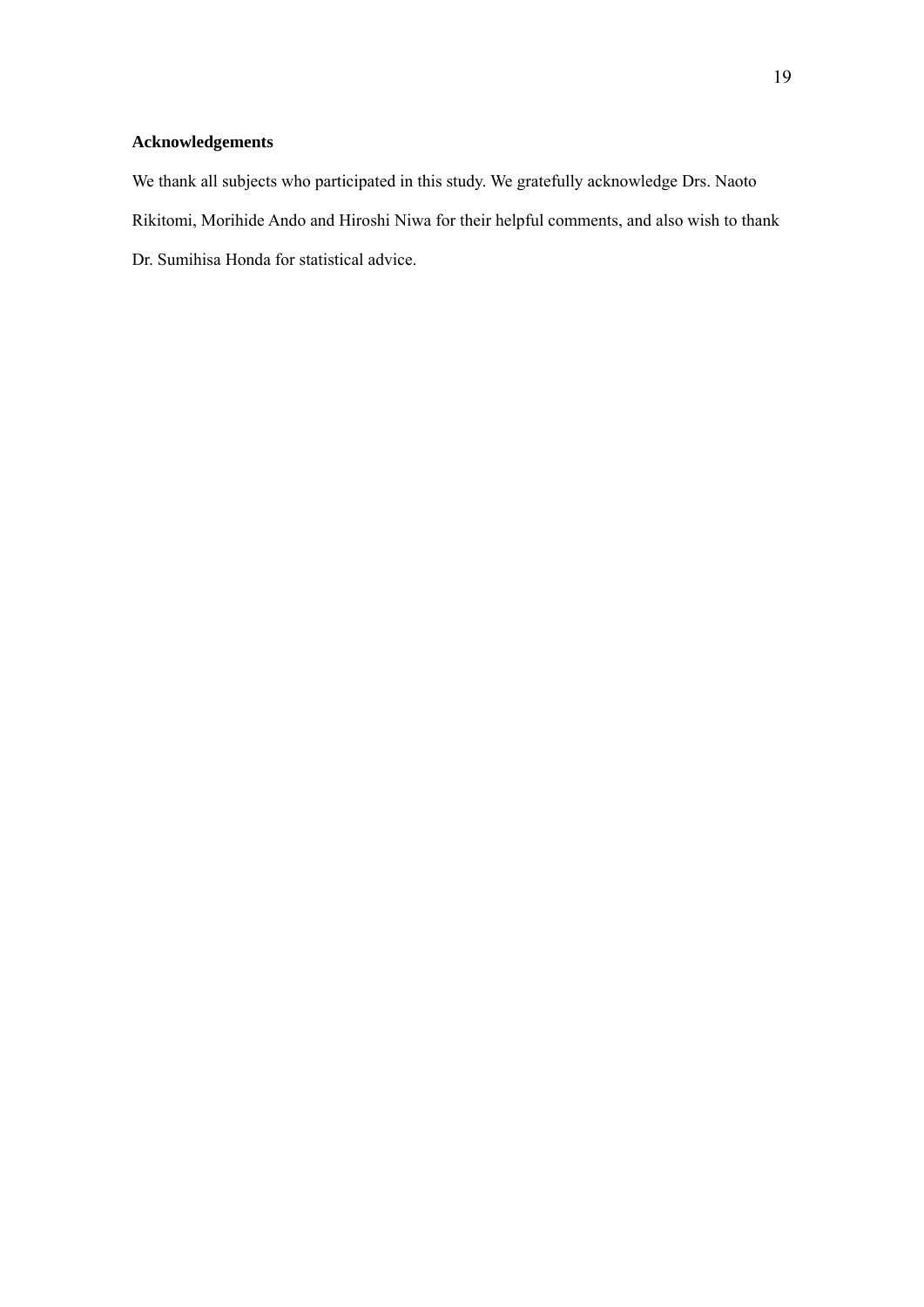#### **References**

1 American Thoracic Society. Idiopathic pulmonary fibrosis: diagnosis and treatment. International consensus statement. American Thoracic Society (ATS), and the European Respiratory Society (ERS). Am J Respir Crit Care Med 2000;161:646-664.

2 Swigris JJ, Kuschner WG, Jacobs SS, Wilson SR, Gould MK: Health-related quality of life in patients with idiopathic pulmonary fibrosis: a systematic review. Thorax 2005;60:588-594.

3 Spruit MA, Janssen DJ, Franssen FM, Wouters EF: Rehabilitation and palliative care in lung fibrosis. Respirology 2009;14:781-787.

4 Lacasse Y, Goldstein R, Lasserson TJ, Martin S: Pulmonary rehabilitation for chronic obstructive pulmonary disease. Cochrane Database Syst Rev 2006:CD003793.

5 Ferreira G, Feuerman M, Spiegler P: Results of an 8-week, outpatient pulmonary rehabilitation program on patients with and without chronic obstructive pulmonary disease. J Cardiopulm Rehabil 2006;26:54-60.

6 Foster S, Thomas HM, 3rd: Pulmonary rehabilitation in lung disease other than chronic obstructive pulmonary disease. Am Rev Respir Dis 1990;141:601-604.

7 Holland AE, Hill CJ, Conron M, Munro P, McDonald CF: Short term improvement in exercise capacity and symptoms following exercise training in interstitial lung disease. Thorax 2008;63:549-554.

8 Jastrzebski D, Gumola A, Gawlik R, Kozielski J: Dyspnea and quality of life in patients with pulmonary fibrosis after six weeks of respiratory rehabilitation. J Physiol Pharmacol 2006;57 Suppl 4:139-148.

9 Naji NA, Connor MC, Donnelly SC, McDonnell TJ: Effectiveness of pulmonary rehabilitation in restrictive lung disease. J Cardiopulm Rehabil 2006;26:237-243.

10 Ferreira A, Garvey C, Connors GL, Hilling L, Rigler J, Farrell S, Cayou C, Shariat C, Collard HR: Pulmonary rehabilitation in interstitial lung disease: benefits and predictors of response. Chest 2009;135:442-447.

11 Nishiyama O, Kondoh Y, Kimura T, Kato K, Kataoka K, Ogawa T, Watanabe F, Arizono S, Nishimura K, Taniguchi H: Effects of pulmonary rehabilitation in patients with idiopathic pulmonary fibrosis. Respirology 2008;13:394-399.

12 Nici L, Donner C, Wouters E, Zuwallack R, Ambrosino N, Bourbeau J, Carone M, Celli B, Engelen M, Fahy B, Garvey C, Goldstein R, Gosselink R, Lareau S, MacIntyre N, Maltais F, Morgan M, O'Donnell D, Prefault C, Reardon J, Rochester C, Schols A, Singh S, Troosters T: American Thoracic Society/European Respiratory Society statement on pulmonary rehabilitation. Am J Respir Crit Care Med 2006;173:1390-1413.

13 Kurihara N, Fujimoto S, Terakawa K, Ohta K, Hirata K, Nakaoka Y, Hiraga T, Nakano Y, Nakano N, Matsushita H, et al.: Exercise performance and limiting factors in patients with chronic lung diseases. Osaka City Med J 1990;36:129-139.

14 Pepin V, Saey D, Laviolette L, Maltais F: Exercise capacity in chronic obstructive pulmonary disease: mechanisms of limitation. COPD 2007;4:195-204.

15 Agusti AG, Roca J, Gea J, Wagner PD, Xaubet A, Rodriguez-Roisin R: Mechanisms of gas-exchange impairment in idiopathic pulmonary fibrosis. Am Rev Respir Dis 1991;143:219-225.

16 Harris-Eze AO, Sridhar G, Clemens RE, Zintel TA, Gallagher CG, Marciniuk DD: Role of hypoxemia and pulmonary mechanics in exercise limitation in interstitial lung disease. Am J Respir Crit Care Med 1996;154:994-1001.

17 Hansen JE, Wasserman K: Pathophysiology of activity limitation in patients with interstitial lung disease. Chest 1996;109:1566-1576.

18 Casaburi R, Patessio A, Ioli F, Zanaboni S, Donner CF, Wasserman K: Reductions in exercise lactic acidosis and ventilation as a result of exercise training in patients with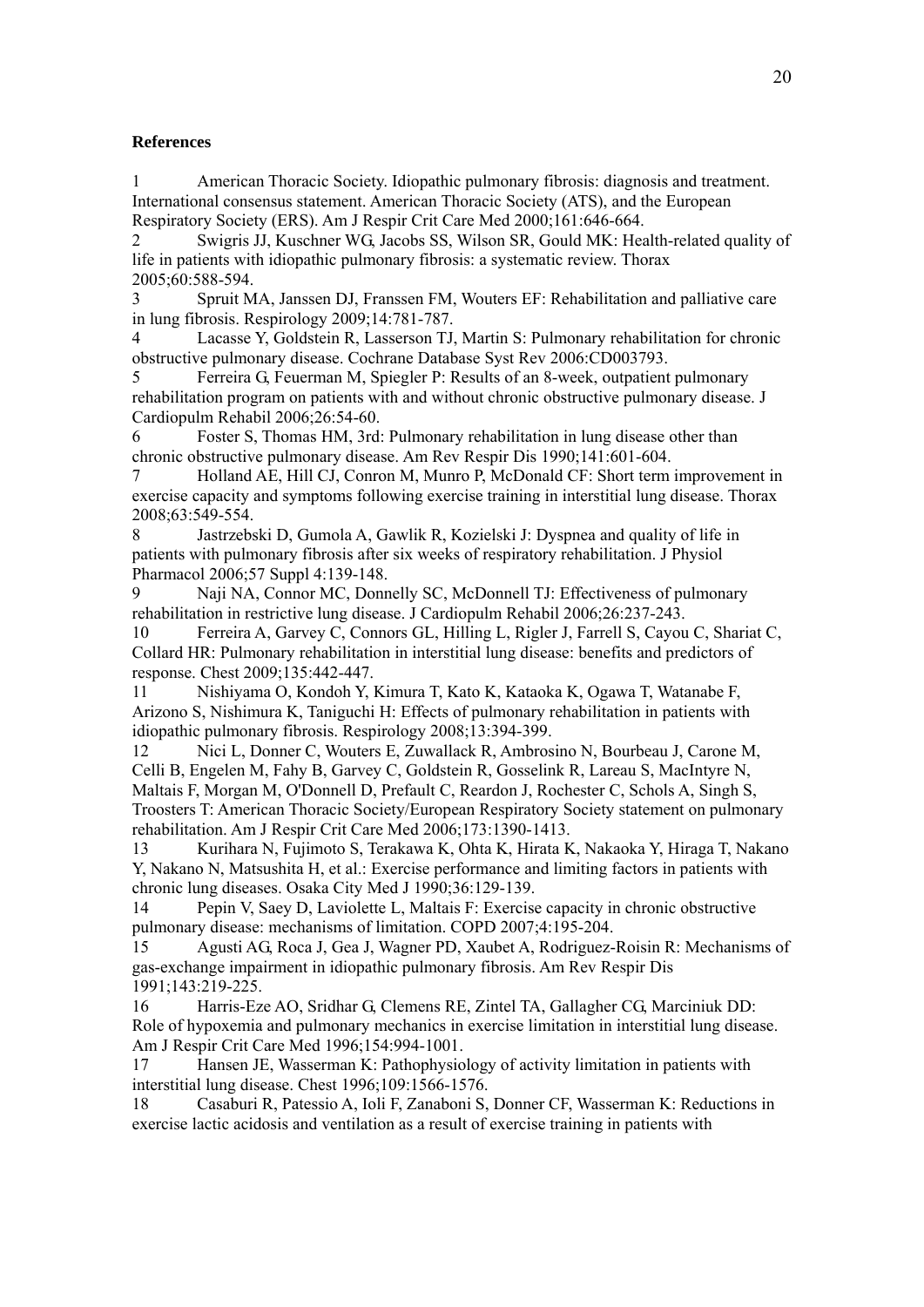obstructive lung disease. Am Rev Respir Dis 1991;143:9-18.

19 Fletcher CM, Elmes PC, Fairbairn AS, Wood CH: The significance of respiratory symptoms and the diagnosis of chronic bronchitis in a working population. Br Med J 1959;2:257-266.

20 Rabe KF, Hurd S, Anzueto A, Barnes PJ, Buist SA, Calverley P, Fukuchi Y, Jenkins C, Rodriguez-Roisin R, van Weel C, Zielinski J: Global strategy for the diagnosis, management, and prevention of chronic obstructive pulmonary disease: GOLD executive summary. Am J Respir Crit Care Med 2007;176:532-555.

21 Miller MR, Hankinson J, Brusasco V, Burgos F, Casaburi R, Coates A, Crapo R, Enright P, van der Grinten CP, Gustafsson P, Jensen R, Johnson DC, MacIntyre N, McKay R, Navajas D, Pedersen OF, Pellegrino R, Viegi G, Wanger J: Standardisation of spirometry. Eur Respir J 2005;26:319-338.

22 Macintyre N, Crapo RO, Viegi G, Johnson DC, van der Grinten CP, Brusasco V, Burgos F, Casaburi R, Coates A, Enright P, Gustafsson P, Hankinson J, Jensen R, McKay R, Miller MR, Navajas D, Pedersen OF, Pellegrino R, Wanger J: Standardisation of the single-breath determination of carbon monoxide uptake in the lung. Eur Respir J 2005;26:720-735.

23 Mahler DA, Weinberg DH, Wells CK, Feinstein AR: The measurement of dyspnea. Contents, interobserver agreement, and physiologic correlates of two new clinical indexes. Chest 1984;85:751-758.

24 Kato M, Yamasaki H, Hiiragi Y, Nakajima K: Measurements of isometric knee extension force with a hand-held dynamometer: effect for interrater reliability using fixing-belt. Sogo Rihabiriteshon 2001;29:1047-1050.

25 ATS statement: Guidelines for the six-minute walk test. Am J Respir Crit Care Med 2002;166:111-117.

26 Borg GA: Psychophysical bases of perceived exertion. Med Sci Sports Exerc 1982;14:377-381.

27 Spector WD, Katz S, Murphy JB, Fulton JP: The hierarchical relationship between activities of daily living and instrumental activities of daily living. J Chronic Dis 1987;40:481-489.

28 Fukuhara S, Bito S, Green J, Hsiao A, Kurokawa K: Translation, adaptation, and validation of the SF-36 Health Survey for use in Japan. J Clin Epidemiol 1998;51:1037-1044. 29 Holland A, Hill C: Physical training for interstitial lung disease. Cochrane Database

Syst Rev 2008:CD006322.

30 Holland AE, Hill CJ, Conron M, Munro P, McDonald CF: Small changes in six-minute walk distance are important in diffuse parenchymal lung disease. Respir Med 2009;103:1430-1435.

31 Tsukino M, Nishimura K, Ikeda A, Koyama H, Mishima M, Izumi T: Physiologic factors that determine the health-related quality of life in patients with COPD. Chest 1996;110:896-903.

32 Serres I, Gautier V, Varray A, Prefaut C: Impaired skeletal muscle endurance related to physical inactivity and altered lung function in COPD patients. Chest 1998;113:900-905.

33 Sala E, Roca J, Marrades RM, Alonso J, Gonzalez De Suso JM, Moreno A, Barbera JA, Nadal J, de Jover L, Rodriguez-Roisin R, Wagner PD: Effects of endurance training on skeletal muscle bioenergetics in chronic obstructive pulmonary disease. Am J Respir Crit Care Med 1999;159:1726-1734.

34 Nishiyama O, Taniguchi H, Kondoh Y, Kimura T, Ogawa T, Watanabe F, Arizono S: Quadriceps weakness is related to exercise capacity in idiopathic pulmonary fibrosis. Chest 2005;127:2028-2033.

35 Mahler DA, Mackowiak JI: Evaluation of the short-form 36-item questionnaire to measure health-related quality of life in patients with COPD. Chest 1995;107:1585-1589.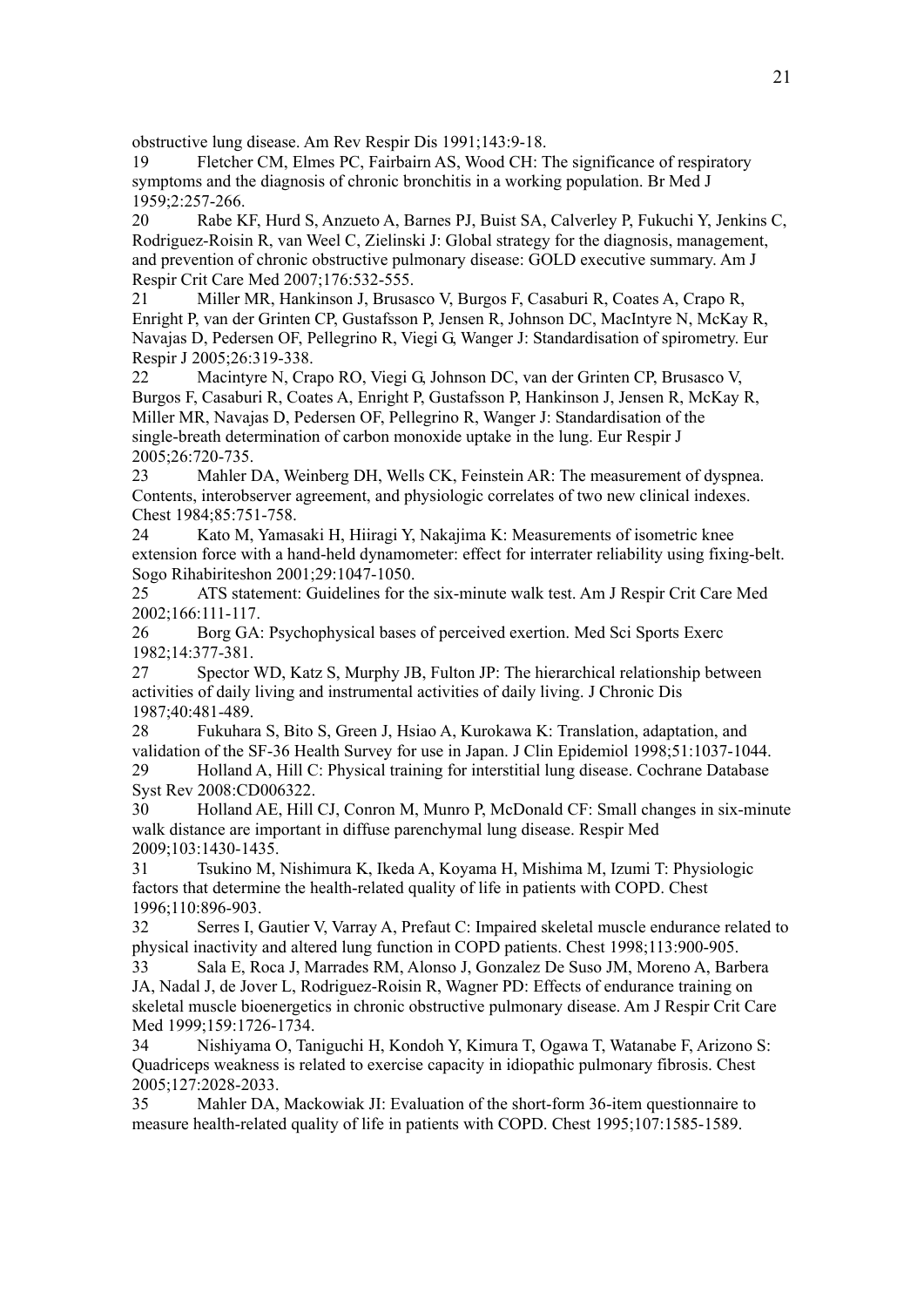36 Martinez TY, Pereira CA, dos Santos ML, Ciconelli RM, Guimaraes SM, Martinez JA: Evaluation of the short-form 36-item questionnaire to measure health-related quality of life in patients with idiopathic pulmonary fibrosis. Chest 2000;117:1627-1632.

37 Patel NM, Lederer DJ, Borczuk AC, Kawut SM: Pulmonary hypertension in idiopathic pulmonary fibrosis. Chest 2007;132:998-1006.

38 Lettieri CJ, Nathan SD, Barnett SD, Ahmad S, Shorr AF: Prevalence and outcomes of pulmonary arterial hypertension in advanced idiopathic pulmonary fibrosis. Chest 2006;129:746-752.

39 Harris-Eze AO, Sridhar G, Clemens RE, Gallagher CG, Marciniuk DD: Oxygen improves maximal exercise performance in interstitial lung disease. Am J Respir Crit Care Med 1994;150:1616-1622.

40 Lorenzi CM, Cilione C, Rizzardi R, Furino V, Bellantone T, Lugli D, Clini E: Occupational therapy and pulmonary rehabilitation of disabled COPD patients. Respiration 2004;71:246-251.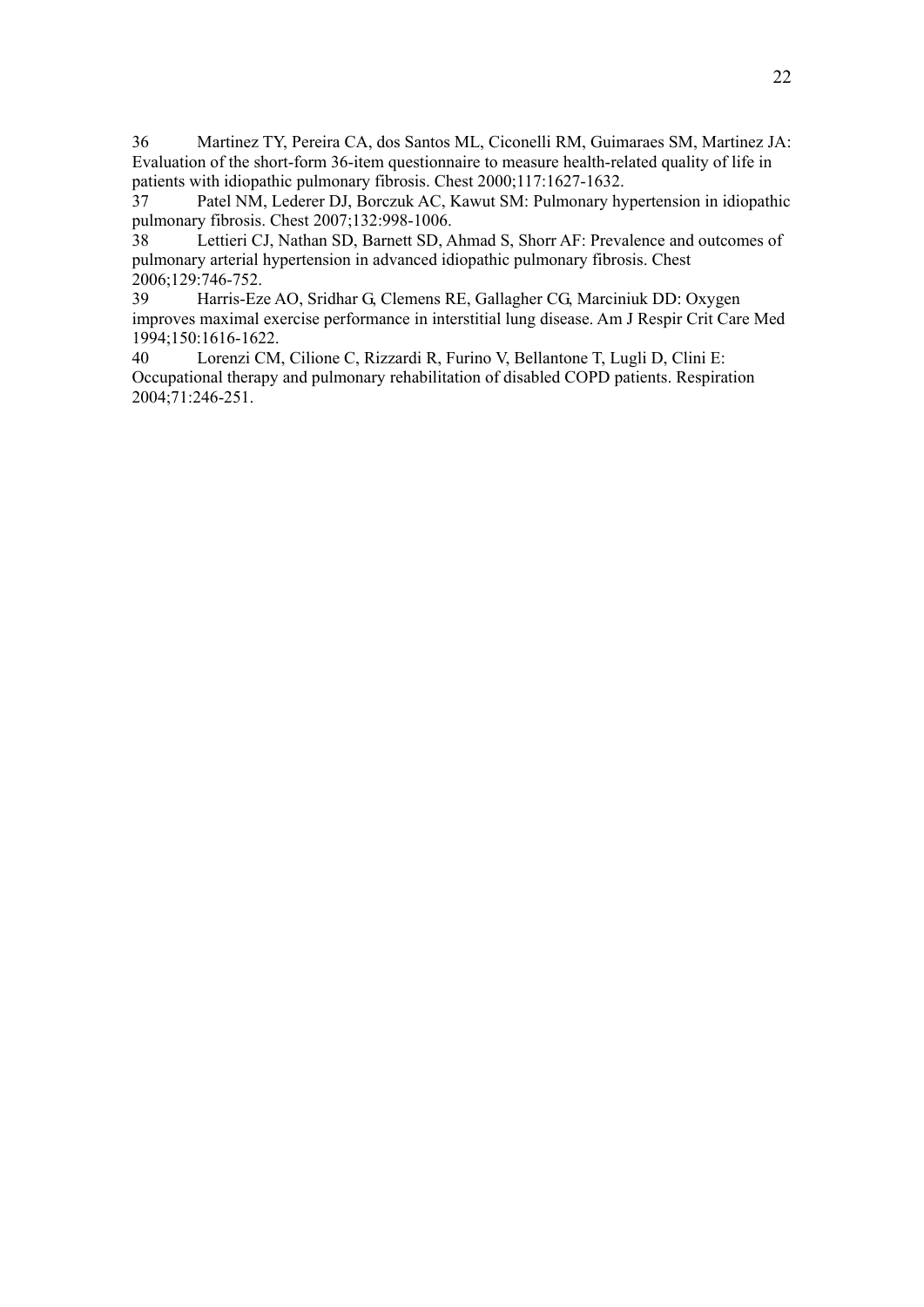## **Figure legends**

#### Figure 1. Participant flow diagram.

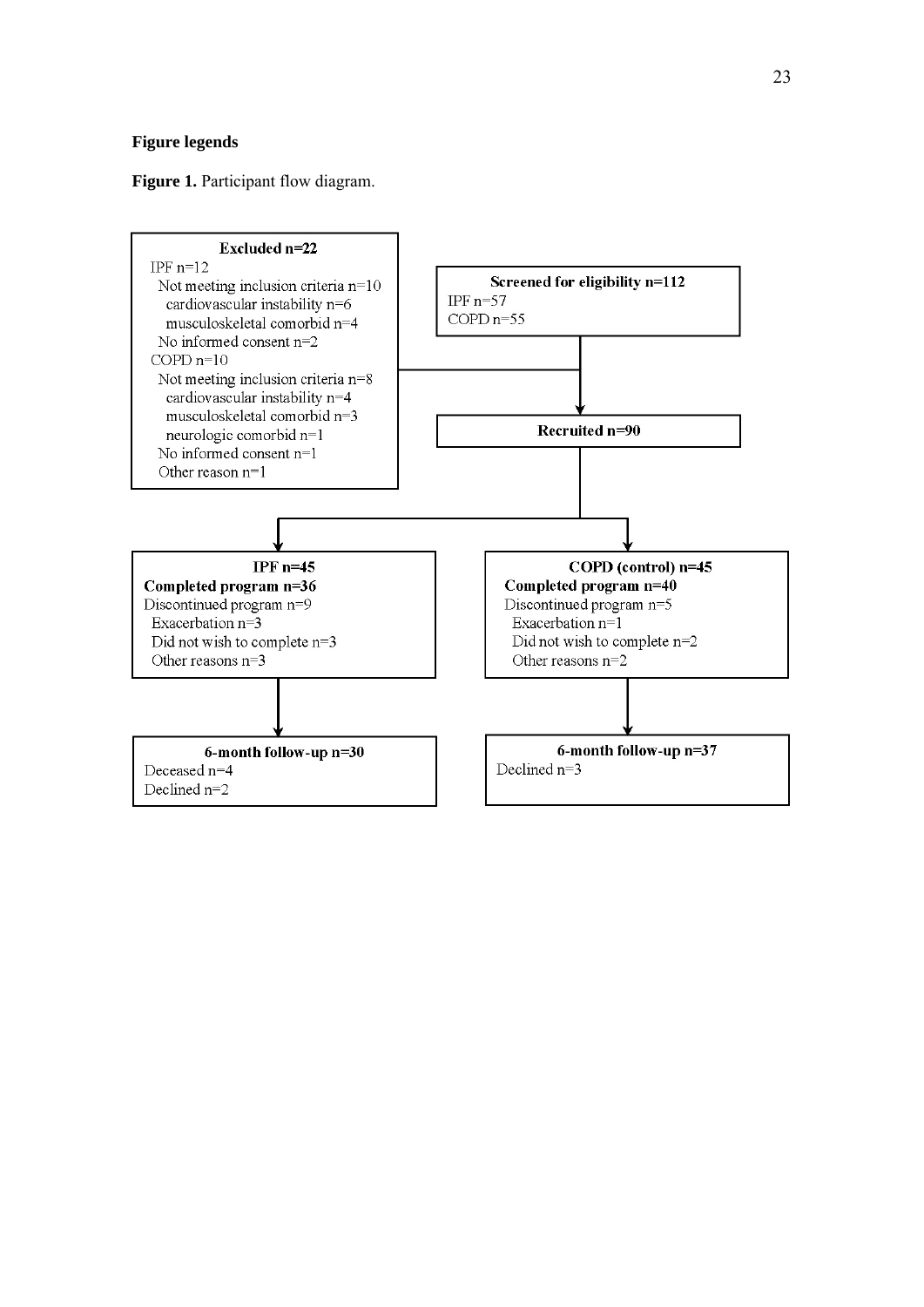# **Figure 2. (a) Total work performed (kJ) during each training session and (b) training intensity expressed as %baseline PWR averaged for each week of training.** Data are mean  $\pm$ SD for each group. Closed circles denote IPF groups, open circles represent COPD groups. (kJ = kilojoules; PWR = peak work-rate.)

 $(a)$ 



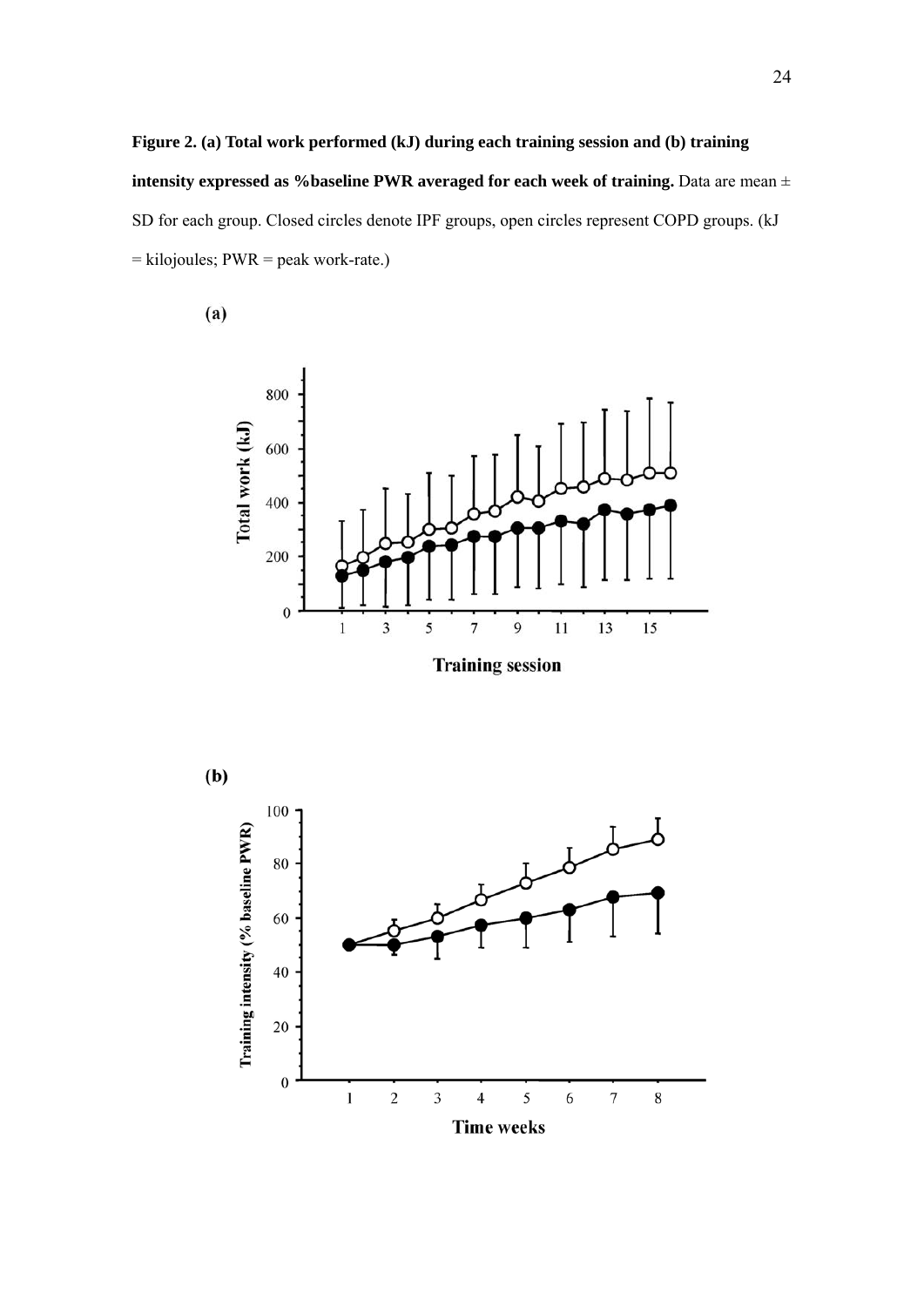| <b>Characteristics</b>                     | <b>IPF</b> group | <b>COPD</b> group | p Value |
|--------------------------------------------|------------------|-------------------|---------|
|                                            | $(n=45)$         | $(n=45)$          |         |
| Age, yr                                    | $67.5 \pm 7.8$   | $67.3 \pm 5.1$    | 0.85    |
| Gender, M/F                                | 37/8             | 38/7              | 0.78    |
| BMI, $\text{kg/m}^2$                       | $21.2 \pm 3.3$   | $20.8 \pm 2.2$    | 0.75    |
| Time since diagnosis, years                | $1.8 \pm 1.8$    | $1.7 \pm 1.7$     | 0.95    |
| <b>LTOT</b>                                | 26 (58%)         | 10(22%)           | 0.001   |
| Oral corticosteroids                       | 20 (44%)         | 6(13%)            | 0.001   |
| mean dose, mg/day                          | $22.6 \pm 7.8$   | $11.7 \pm 4.1$    | 0.001   |
| Cough                                      | 30 (67%)         | 4(9%)             | 0.001   |
| RVSP, mm Hg                                | $47 \pm 21$      | $30 \pm 11$       | 0.001   |
| Blood gas data                             |                  |                   |         |
| PaO <sub>2</sub> at rest, mmHg $\dagger$   | $72.8 \pm 9.6$   | $73.3 \pm 8.0$    | 0.78    |
| PaCO <sub>2</sub> at rest, mmHg $\dagger$  | $40.8 \pm 5.0$   | $40.6 \pm 4.4$    | 0.89    |
| PaO <sub>2</sub> at rest, mmHg $\ddagger$  | $69.3 \pm 8.8$   | $70.2 \pm 6.2$    | 0.76    |
| PaCO <sub>2</sub> at rest, mmHg $\ddagger$ | $42.1 \pm 4.8$   | $42.5 \pm 4.4$    | 0.81    |
| Pulmonary function                         |                  |                   |         |
| FEV <sub>1</sub> , L                       | $1.7 \pm 0.5$    | $1.1 \pm 0.5$     | 0.001   |
| $FEV1$ , % pred                            | $80.1 \pm 17.3$  | $45.0 \pm 11.8$   | 0.001   |
| FVC, L                                     | $2.0 \pm 0.6$    | $2.5 \pm 0.7$     | 0.001   |
| FVC, %pred                                 | $68.6 \pm 16$    | $81.3 \pm 23.4$   | 0.011   |
| FRC, L                                     | $1.6 \pm 0.5$    | $4.2 \pm 1.0$     | 0.001   |
| FRC, %pred                                 | $65.4 \pm 17.8$  | $147 \pm 22.7$    | 0.001   |
| TLC, L                                     | $3.0 \pm 0.8$    | $5.6 \pm 1.0$     | 0.001   |
| TLC, %pred                                 | $63.8 \pm 13.7$  | $109.9 \pm 14.5$  | 0.001   |
| $D_{LCO}$ , mL/min/mmHg                    | $6.0 \pm 2.5$    | $12.9 \pm 6.1$    | 0.001   |
| $D_{LCO}$ , % pred                         | $38.8 \pm 20$    | $58.9 \pm 24.1$   | 0.001   |
| Dyspnea and functional status              |                  |                   |         |
| MRC grade                                  | $3.0 \pm 0.8$    | $3.0 \pm 0.8$     |         |
| 2                                          | 14 (31%)         | 14 (31%)          |         |
| 3                                          | 15 (33%)         | 15 (33%)          |         |
| $\overline{4}$                             | 16(36%)          | 16(36%)           |         |
| <b>BDI</b> focal score                     | $5.1 \pm 3$      | $5.2 \pm 2.7$     | 0.91    |
| Muscle force                               |                  |                   |         |
|                                            | $23.2 \pm 9.1$   | $24.1 \pm 8.3$    | 0.62    |
| HF, kg                                     | $19.1 \pm 10.1$  | $22.1 \pm 9$      | 0.155   |
| QF, kg                                     | $35.4 \pm 15.2$  |                   | 0.031   |
| QF, % body wt                              |                  | $42.3 \pm 14.5$   |         |
| Exercise capacity<br>6MWT                  |                  |                   |         |
| 6MWD, m                                    | $308 \pm 111$    | $318 \pm 109$     | 0.69    |
|                                            |                  |                   |         |
| Pre-exercise SpO <sub>2</sub> , %          | $95 \pm 2$       | $96 \pm 1$        | 0.001   |
| Lowest $SpO2$ during test, %               | $82 \pm 8$       | $91 \pm 5$        | 0.001   |
| Desaturation, %                            | $13 \pm 8$       | $6 \pm 4$         | 0.001   |
| Pre-exercise heart rate, bpm               | $89 \pm 10$      | $85 \pm 10$       | 0.052   |
| Peak heart rate during test, bpm           | $121 \pm 14$     | $115 \pm 11$      | 0.04    |
| Pre-exercise dyspnea                       | $0.2 \pm 0.5$    | $0.2 \pm 0.3$     | 0.95    |
| Peak-exercise dyspnea                      | $4.9 \pm 1.3$    | $4.4 \pm 0.2$     | 0.03    |
| <b>ICET</b>                                |                  |                   |         |
| Peak work-rate, W                          | $42.2 \pm 21.3$  | $48.8 \pm 23.3$   | 0.16    |
| ADL                                        |                  |                   |         |

**Table 1. Baseline characteristics of the subjects\***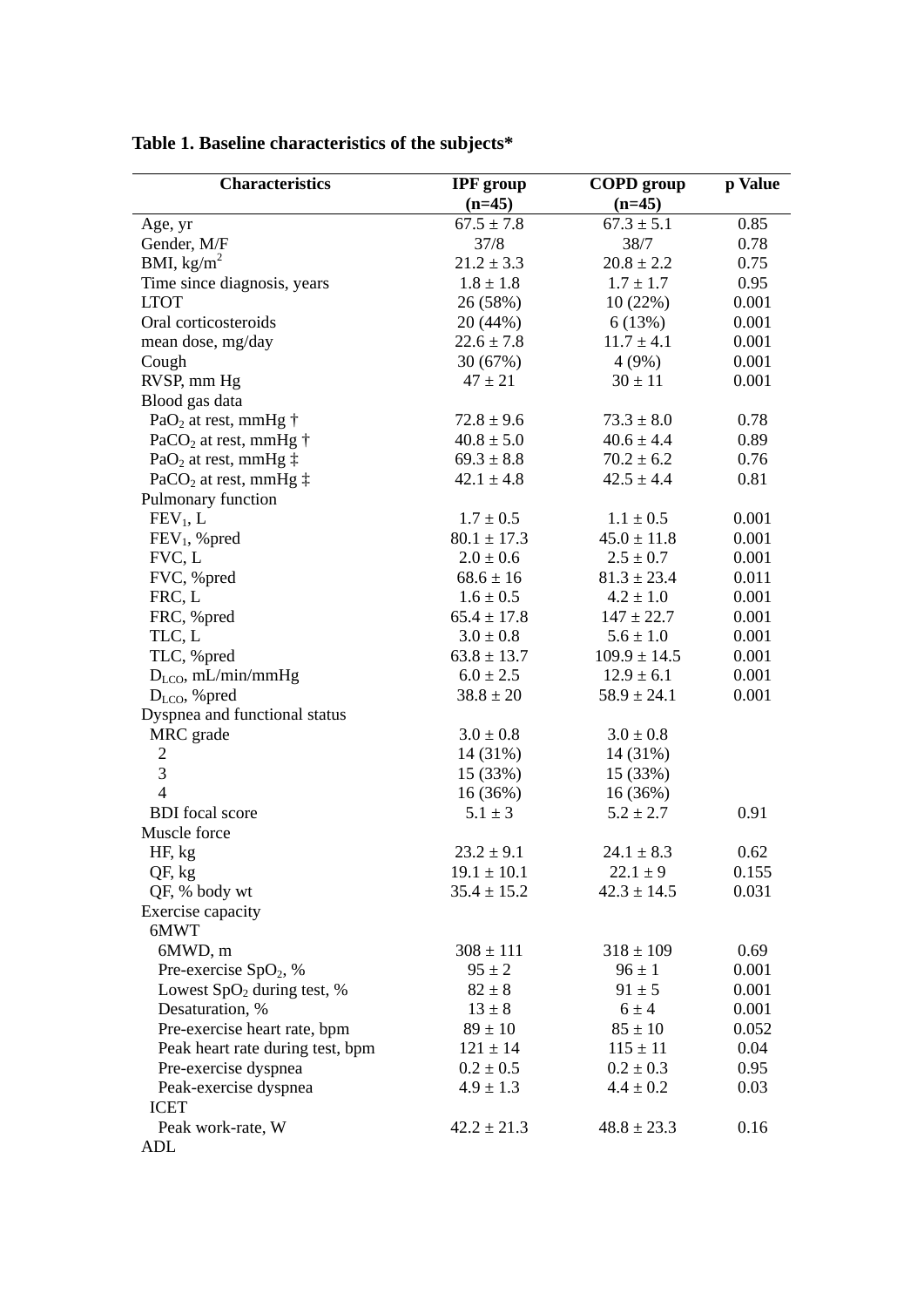| ADL score            | $3.4 \pm 1.3$   | $3.5 \pm 1.4$   | 0.81 |
|----------------------|-----------------|-----------------|------|
| Health status        |                 |                 |      |
| $SF-36$              |                 |                 |      |
| Physical functioning | $35.7 \pm 18.7$ | $38.8 \pm 22.4$ | 0.58 |
| Role physical        | $33.9 \pm 21.7$ | $32.2 \pm 21$   | 0.77 |
| Bodily pain          | $62.4 \pm 30.3$ | $61.2 \pm 29.3$ | 0.81 |
| General health       | $34.7 \pm 19.9$ | $33.3 \pm 17.5$ | 0.66 |
| Vitality             | $38.3 \pm 21.3$ | $37.1 \pm 18.5$ | 0.71 |
| Social function      | $48.3 \pm 23.7$ | $50.0 \pm 17.7$ | 0.75 |
| Role emotional       | $36.5 \pm 30.1$ | $38.5 \pm 26.9$ | 0.84 |
| Mental health        | $50.0 \pm 18.7$ | $49.9 \pm 18.2$ | 0.97 |

\* Values are mean  $\pm$  SD or numbers (%) of subjects. ADL = activities of daily living; BDI = baseline dyspnea index; BMI = body mass index;  $D_{LCO}$  = diffusing capacity of the lung for carbon monoxide;  $FEV_1 =$  forced expiratory volume in one second;  $FRC =$  functional residual capacity; FVC = forced vital capacity;  $HF =$  handgrip force; ICET = incremental cycle ergometry test; LTOT = long term oxygen therapy; MRC = Medical Research Council; PaCO<sub>2</sub> = arterial carbon dioxide tension;  $PaO<sub>2</sub>$  = arterial oxygen tension; %pred = percent predicted; QF  $=$  quadriceps force; RVSP  $=$  right ventricular systolic pressure; SF-36  $=$  36-item short-form survey; 6MWD = 6-minute walk distance; 6MWT = 6-minute walk test;  $SpO<sub>2</sub>$  = percutaneous oxygen saturation;  $TLC =$  total lung capacity; RVSP data IPF n=40, COPD n=36; blood gas data tensions shown for all 45 subjects in each group† and for the 19 subjects with IPF‡ and 35 subjects with COPD who were not receiving LTOT‡.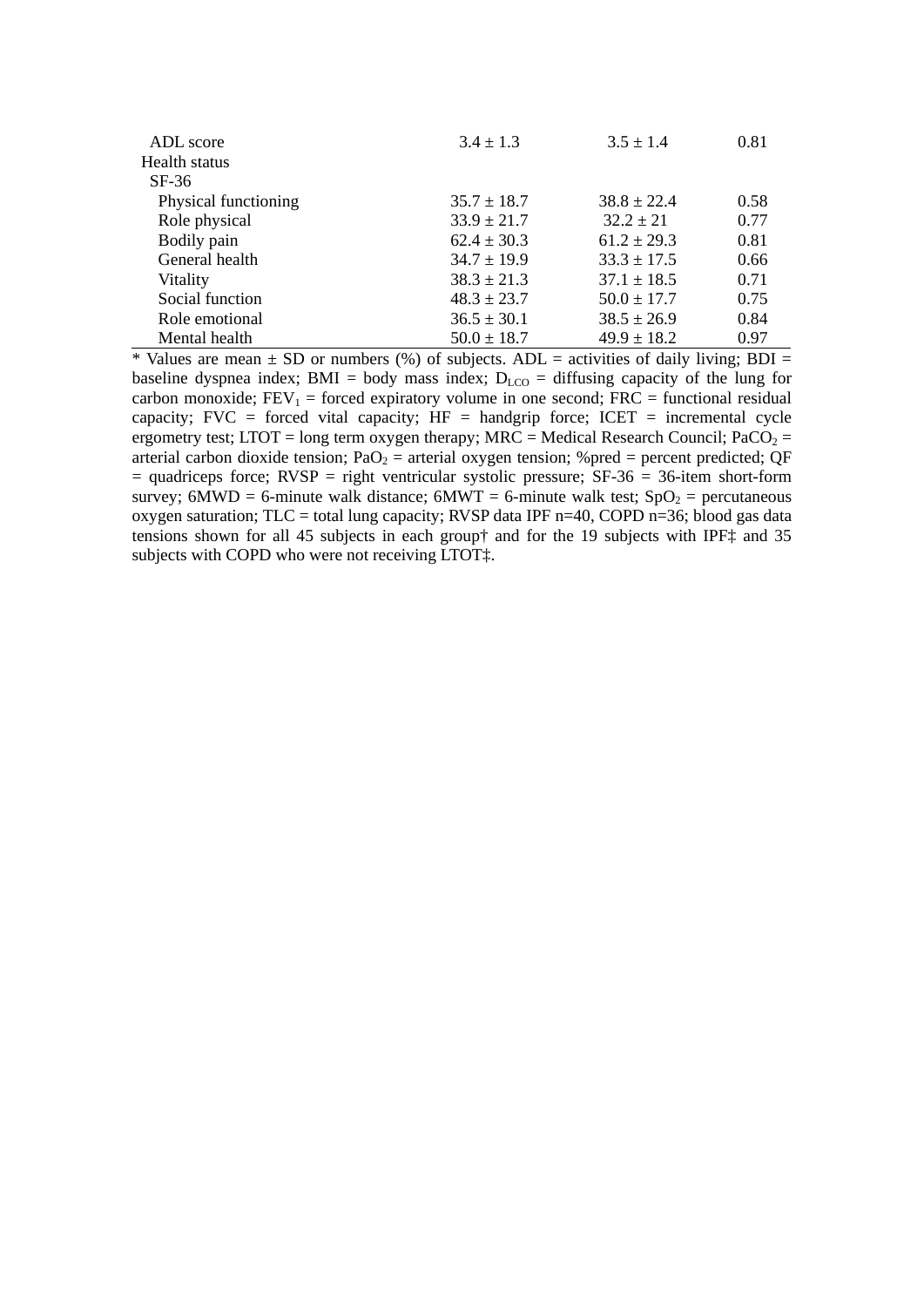| Table 2. Outcome measures of the subjects who completed program at baseline, and at 8 weeks and 6 months following pulmonary |  |
|------------------------------------------------------------------------------------------------------------------------------|--|
| rehabilitation *                                                                                                             |  |

|                               |                 | <b>IPF</b> group      |                       |                 | <b>COPD</b> group        |                         |
|-------------------------------|-----------------|-----------------------|-----------------------|-----------------|--------------------------|-------------------------|
|                               | <b>Baseline</b> | 8 weeks               | 6 months              | <b>Baseline</b> | 8 weeks                  | 6 months                |
| <b>Outcome measures</b>       | $(n=36)$        | $(n=36)$              | $(n=30)$              | $(n=40)$        | $(n=40)$                 | $(n=37)$                |
| Dyspnea and functional status |                 |                       |                       |                 |                          |                         |
| MRC grade                     | $3.0 \pm 0.8$   | $2.5 \pm 1.1 \pm$     | $2.9 \pm 1$           | $3.0 \pm 0.8$   | $2.3 \pm 0.9$ $\ddagger$ | $2.4 \pm 0.9 \pm$       |
| TDI focal score               |                 | $0.8 \pm 1.7$         | $-0.9 \pm 0.9$        |                 | $1.8 \pm 1.7$            | $0.9 \pm 1.4$           |
| Muscle force                  |                 |                       |                       |                 |                          |                         |
| HF, kg                        | $24 \pm 9.2$    | $24.8 \pm 9.7 \pm 1$  | $24.4 \pm 9.7$        | $24.7 \pm 8.1$  | $26.1 \pm 8.4 \pm 1$     | $25.3 \pm 8 \ddagger$   |
| QF, kg                        | $20.4 \pm 10.5$ | $22.4 \pm 11.6 \pm 1$ | $20.9 \pm 11.7$       | $23.0 \pm 8.6$  | $28.4 \pm 10.3 \pm 1$    | $27.0 \pm 10.5$ ‡       |
| QF, % body wt                 | $36.8 \pm 15.8$ | $41.1 \pm 18.9 \pm$   | $36.9 \pm 18.1$       | $43.8 \pm 13.4$ | $54 \pm 15.7 \pm 1$      | $51.8 \pm 16.2 \pm 1$   |
| Exercise capacity             |                 |                       |                       |                 |                          |                         |
| 6MWD, m                       | $323 \pm 109$   | $340 \pm 122 \pm 1$   | $320 \pm 106$         | $325 \pm 107$   | $378 \pm 99$ $\ddagger$  | $367 \pm 95$ ‡          |
| ADL                           |                 |                       |                       |                 |                          |                         |
| ADL score                     | $3.7 \pm 1.2$   | $4.8 \pm 1.1 \pm$     | $4.3 \pm 1.2 \pm$     | $3.6 \pm 1.3$   | $5.1 \pm 0.9$ ‡          | $5.1 \pm 0.9 \pm 1$     |
| SF-36 Scale                   |                 |                       |                       |                 |                          |                         |
| Physical functioning          | $38.6 \pm 19$   | $40.6 \pm 22.6$       | $37.8 \pm 23$         | $40.1 \pm 21.4$ | $47.1 \pm 19.5 \pm 1$    | $45.1 \pm 20$ †         |
| Role physical                 | $34.9 \pm 21.5$ | $35.9 \pm 20.7$       | $30.4 \pm 23.7$       | $32.8 \pm 20.9$ | $42.7 \pm 22.7 \pm$      | $39.7 \pm 22.8$         |
| Bodily pain                   | $66.1 \pm 30$   | $63.4 \pm 28.1$       | $62.5 \pm 30.3 \pm 1$ | $61.0 \pm 28.5$ | $63.5 \pm 27.3 \pm 1$    | $63.1 \pm 25.4$         |
| General health                | $37.1 \pm 20$   | $36.9 \pm 21.1$       | $34.4 \pm 21.5 \pm$   | $34.7 \pm 17.5$ | $40.7 \pm 18.1 \pm 1$    | $38.0 \pm 14.1$         |
| Vitality                      | $43.1 \pm 20$   | $43.9 \pm 21$         | $42.1 \pm 23.6$       | $37.1 \pm 19.2$ | $45.2 \pm 22.4 \pm 1$    | $41.9 \pm 19.7$         |
| Social function               | $51.0 \pm 23.8$ | $50.3 \pm 25.3$       | $45.8 \pm 26.9 \pm 1$ | $49.1 \pm 17.1$ | $54.1 \pm 22.5$          | $51.7 \pm 22.3$         |
| Role emotional                | $39.6 \pm 30.7$ | $38.7 \pm 31.3$       | $35.8 \pm 29.8$       | $39.4 \pm 25.8$ | $46.7 \pm 27.1 \pm 1$    | $45.9 \pm 28.8$         |
| Mental health                 | $50.7 \pm 18.7$ | $52.6 \pm 20.5$       | $47.5 \pm 21.8$       | $49.3 \pm 18.9$ | $55.4 \pm 17.4 \pm 1$    | $54.5 \pm 19.2 \dagger$ |

\* Values are mean  $\pm$  SD. MRC = Medical Research Council; TDI = transition dyspnea index; HF = handgrip force; QF = maximal quadriceps force;  $6MWD = 6$ -minute walk distance;  $ADL =$  activities of daily living;  $SF-36 = 36$ -item short-form survey.

† p<0.05, ‡ p<0.01 compared with baseline in each group.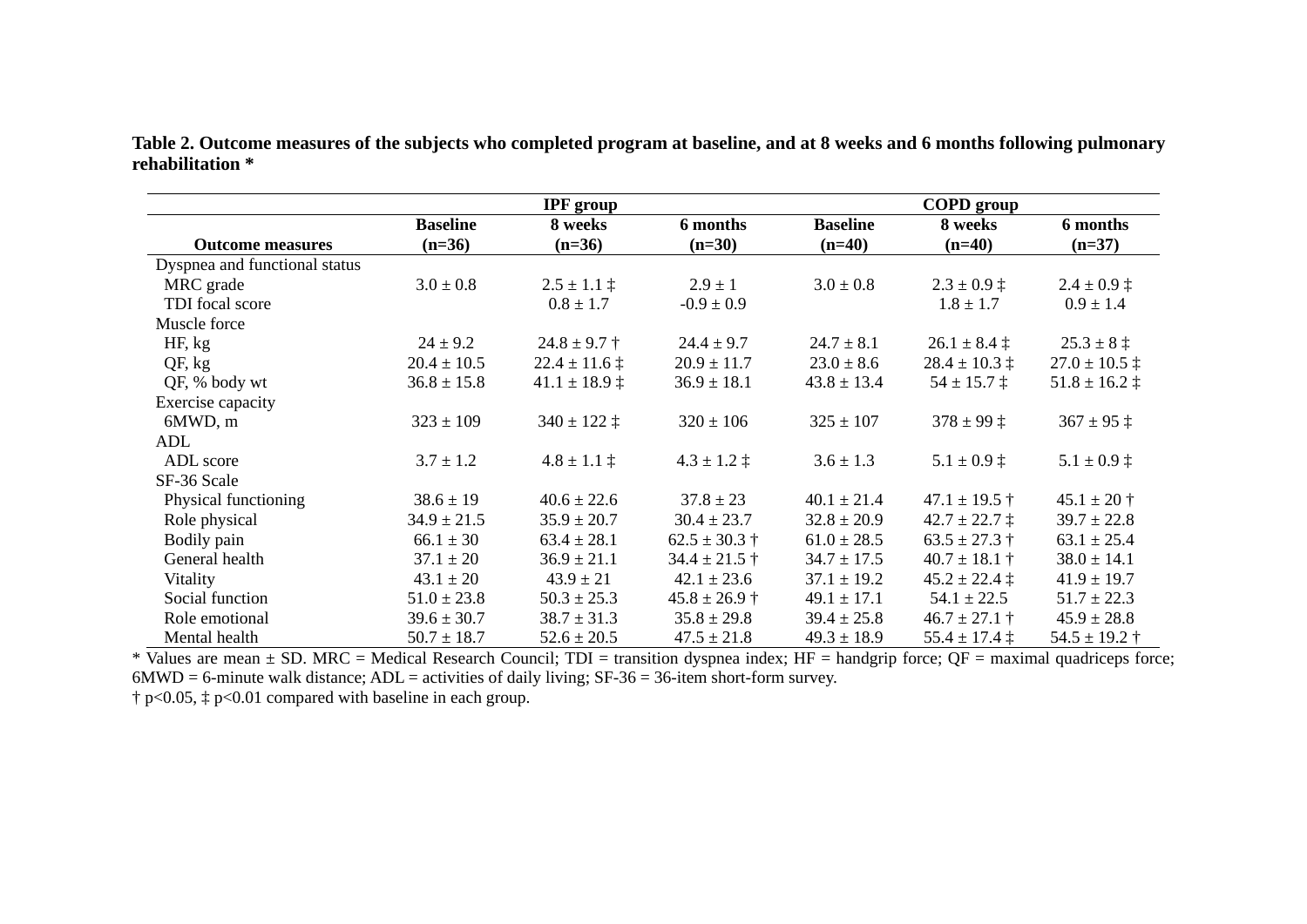|                               | <b>After 8 weeks</b>     |                     |         | After 6 months           |                      |         |
|-------------------------------|--------------------------|---------------------|---------|--------------------------|----------------------|---------|
|                               | <b>IPF</b> group         | <b>COPD</b> group   |         | <b>IPF</b> group         | <b>COPD</b> group    |         |
| <b>Outcome measures</b>       | $(n=36)$                 | $(n=40)$            | p Value | $(n=30)$                 | $(n=37)$             | p Value |
| Dyspnea and functional status |                          |                     |         |                          |                      |         |
| MRC grade                     | $-0.4$ ( $-0.6 - -0.3$ ) | $-0.8(-0.9 - 0.6)$  | 0.011   | $-0.1$ $(-0.3 - 0.2)$    | $-0.6(-0.8 - 0.4)$   | 0.001   |
| TDI score                     | $0.8(0.2 - 1.4)$         | $1.8(1.4-2.2)$      | 0.04    | $-0.9(-1.2 - 0.6)$       | $0.9(0.45-1.35)$     | 0.001   |
| Muscle force                  |                          |                     |         |                          |                      |         |
| HF, kg                        | $0.8(0.2-1.5)$           | $1.4(1.1-1.6)$      | 0.006   | $0.1(-0.8-1)$            | $0.9(0.6-1.2)$       | 0.007   |
| QF, kg                        | $2.0(0.9-3.1)$           | $5.4(4.4-6.4)$      | 0.001   | $0.01(-1.2 - 1.2)$       | $4.1 (3.0 - 5.2)$    | 0.001   |
| QF, % body wt                 | $4.3(1.8-6.7)$           | $10.2(8.5-11.8)$    | 0.001   | $0.2(-2 - 2.4)$          | $7.7(5.8-9.6)$       | 0.001   |
| Exercise capacity             |                          |                     |         |                          |                      |         |
| 6MWD, m                       | $16.2 (7.1 - 25.4)$      | $53.1(44.9 - 61.2)$ | 0.001   | $-21.7(-30 - 13.4)$      | $49.2 (38.9 - 59.4)$ | 0.001   |
| ADL                           |                          |                     |         |                          |                      |         |
| ADL score                     | $1.1(0.8-1.3)$           | $1.5(1.2 - 1.7)$    | 0.04    | $0.5(0.2-0.8)$           | $1.5(1.2-1.9)$       | 0.001   |
| SF-36 Scale                   |                          |                     |         |                          |                      |         |
| Physical functioning          | $1.9(-1.1-5)$            | $7.0(2-12)$         | 0.163   | $-2.0$ ( $-5.4 - 1.4$ )  | $5.5(0.7-10.4)$      | 0.007   |
| Role physical                 | $1.0(-1.6-3.6)$          | $9.9(3.8-15.9)$     | 0.002   | $-5.0$ ( $-10.3 - 0.3$ ) | $6.4 (-0.9 - 13.7)$  | 0.009   |
| Bodily pain                   | $-2.7(-8.2 - 2.7)$       | $2.6(0.5-4.6)$      | 0.03    | $-3.9(-8.3-0.4)$         | $-0.3$ $(-3 - 2.4)$  | 0.251   |
| General health                | $-0.2$ $(-2.8 - 2.4)$    | $6.0(0.1 - 11.8)$   | 0.012   | $-4.2$ ( $-8.4 - 0.1$ )  | $3.9(-1.5-9.2)$      | 0.035   |
| Vitality                      | $0.9(-1.9 - 3.6)$        | $8.1(4.3 - 11.9)$   | 0.014   | $-0.8$ $(-4.5 - 2.9)$    | $3.9(-0.5 - 8.2)$    | 0.221   |
| Social function               | $-0.7$ $(-3.2 - 1.8)$    | $5.0(-0.3 - 10.3)$  | 0.055   | $-5.0$ ( $-9.2 - 0.8$ )  | $2.4(-4.2 - 8.9)$    | 0.086   |
| Role emotional                | $-0.9$ ( $-5.4 - 3.6$ )  | $7.3(1.4-13.1)$     | 0.006   | $-3.9(-8.8-1)$           | $5.6(-1.5-12.7)$     | 0.014   |
| Mental health                 | $1.9(-1.1-5)$            | $6.1 (3.5 - 8.8)$   | 0.019   | $-1.0$ $(-3.9 - 1.9)$    | $4.1(0.01 - 8.1)$    | 0.043   |

**Table 3. Comparison of changes in the IPF and COPD groups after pulmonary rehabilitation\*** 

\* Values given as mean difference (95% CI) between baseline and 8 weeks, and baseline and 6 months after the program. A positive score indicates improvement except for MRC grade. MRC = Medical Research Council; TDI = transition dyspnea index; HF = handgrip force; QF = maximal quadriceps force;  $6MWD = 6$ -minute walk distance;  $ADL =$  activities of daily living;  $SF-36 = 36$ -item short-form survey.